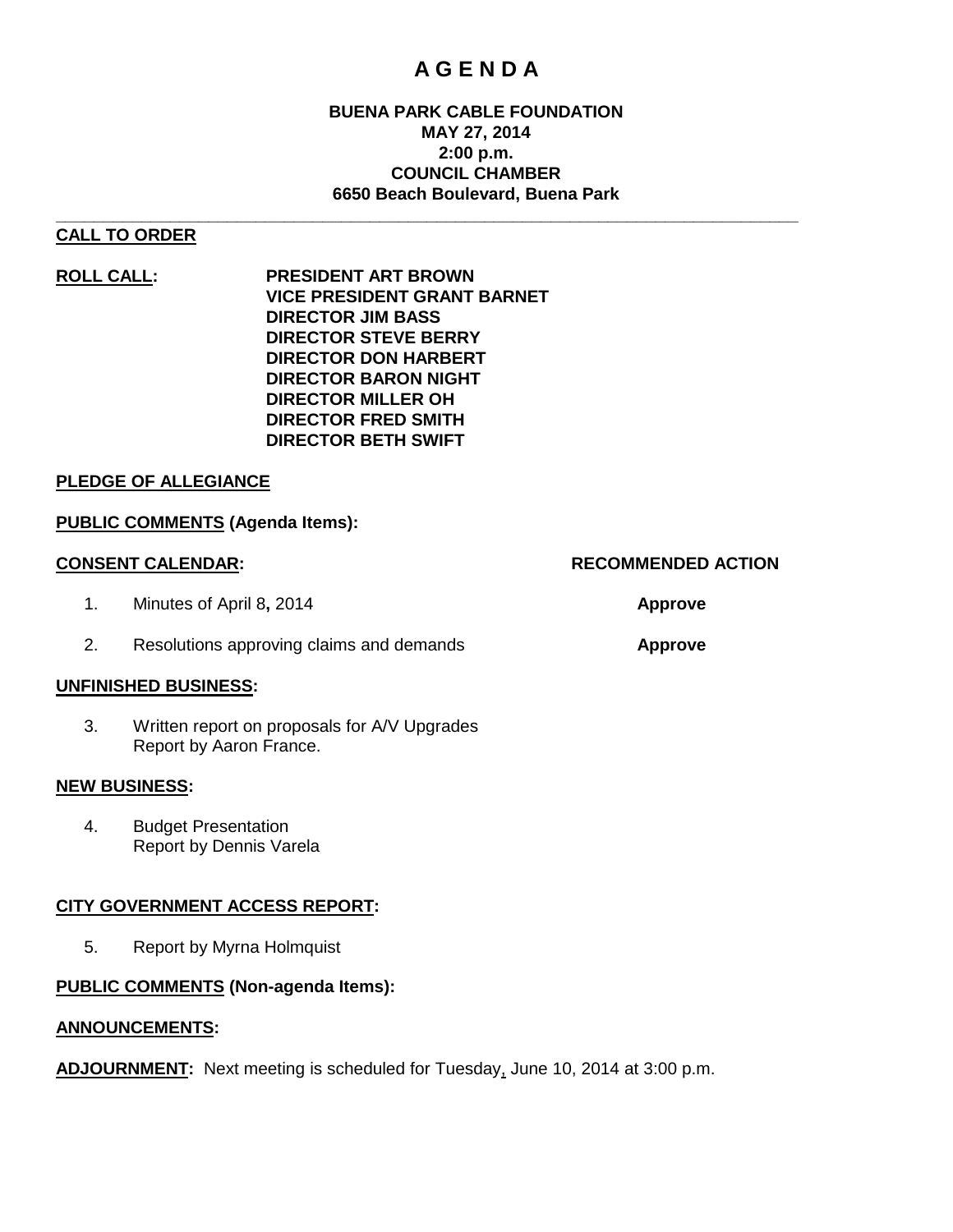#### **BUENA PARK CABLE FOUNDATION MINUTES OF MEETING April 8, 2014**

President Art Brown called the Buena Park Cable Foundation Meeting of April 8, 2014 to order at 3:00 p.m. in the Council Chamber, 6650 Beach Boulevard, Buena Park, California.

- PRESENT: Barnet, Bass, Berry, Brown, Harbert, Night, Oh (entered at 3:25 p.m.), Smith and Swift.
- ABSENT: None

#### **ALSO PRESENT:**

Aaron France, Assistant to the City Manager, Myrna Holmquist, Communications and Marketing Manager, Dennis Varela, Accountant and Marsha Cook, Executive Assistant.

#### **PLEDGE OF ALLEGIANCE**

Art Brown led the Pledge of Allegiance to the flag.

#### **PUBLIC COMMENTS (Agenda Items):**

There were no public comments.

#### **CONSENT CALENDAR:**

#### **MINUTES OF FEBRUARY 11, 2014**

MOTION to Approve: Smith/Berry AYES: Barnet, Bass, Berry, Brown, Harbert, Night, Smith and Swift NOES: None ABSENT: Oh

#### **RESOLUTION APPROVING CLAIMS AND DEMANDS**

| <b>MOTION to Approve:</b> | Smith/Berry                                                 |
|---------------------------|-------------------------------------------------------------|
| AYES:                     | Barnet, Bass, Berry, Brown, Harbert, Night, Smith and Swift |
| NOES:                     | <b>None</b>                                                 |
| ABSENT:                   | Oh.                                                         |

#### **UNFINISHED BUSINESS**

#### **HISTORICAL RESTORATION SUB-COMMITTEE**

Grant Barnet reported that the Sub-Committee met and discussed several buildings that needed to be restored or to come down. He stated that what happened to the buildings was not the primary concern of the committee; it was capturing the history of the buildings before it was too late. He suggested that the project should probably be spearheaded by the Historical Society, but the priority was to record the history of the buildings on film. He noted that Paul Carroll had volunteered his services as well.

Beth Swift urged the Commission to move forward before it was too late. She added that the owner of the Parsonage House on 10<sup>th</sup> Street needed to record a Quit-Claim Deed before he could provide access legally.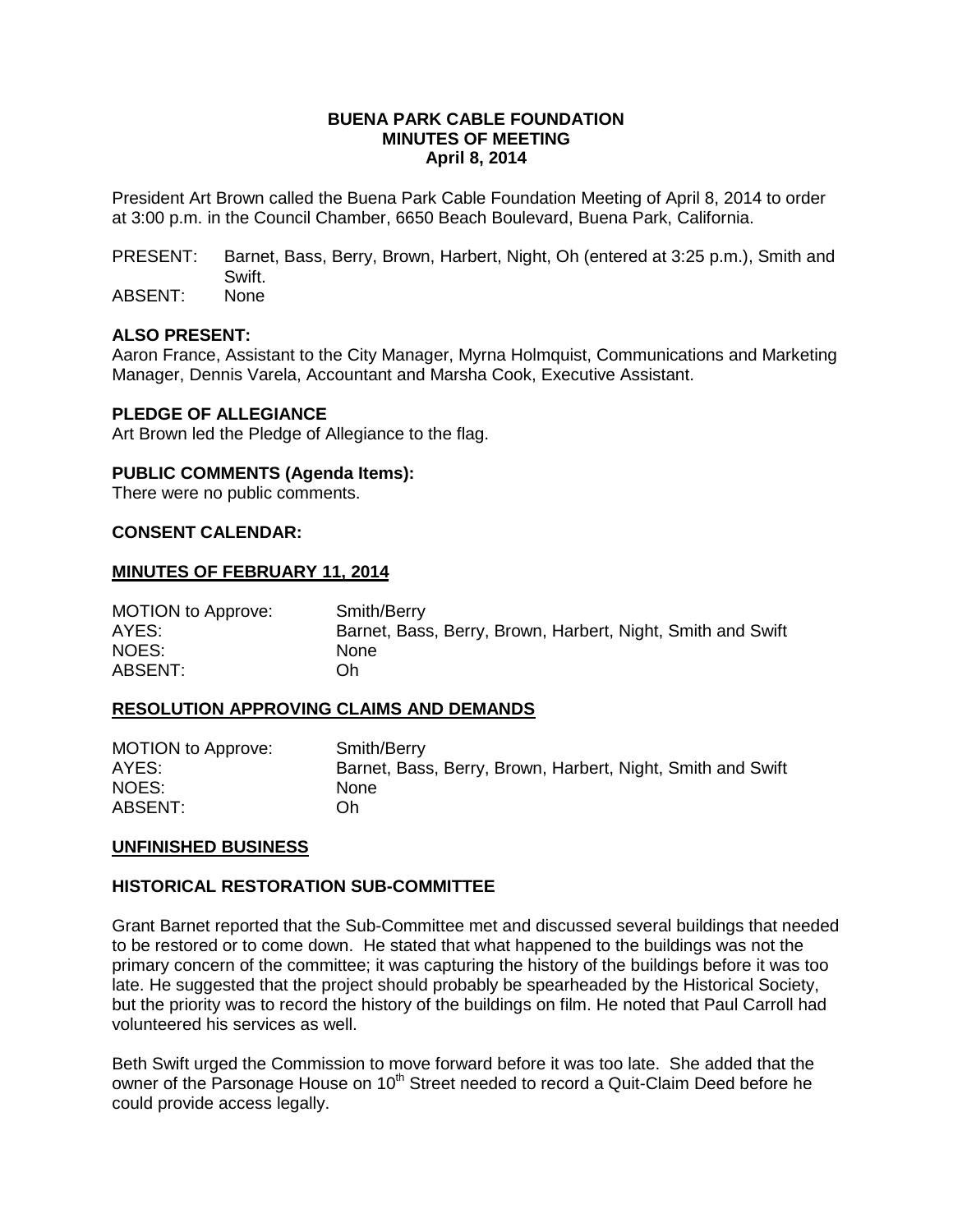BUENA PARK CABLE FOUNDATION April 8, 2014 PAGE 2

| MOTION to add an Urgency item to the agenda:<br>AYES:<br><b>NOES:</b><br><b>ABSENT:</b> | Swift/Night<br>Barnet, Bass, Berry, Brown, Harbert, Night,<br><b>Smith and Swift</b><br>None<br>Oh |
|-----------------------------------------------------------------------------------------|----------------------------------------------------------------------------------------------------|
| MOTION to expend funds to film the Parsonage:<br>AYES:                                  | Smith/Swift<br>Barnet, Bass, Berry, Brown, Harbert, Night,<br><b>Smith and Swift</b>               |
| NOES:<br>ABSENT:                                                                        | None<br>Oh                                                                                         |

Baron Night clarified that his original intention was to utilize funds from the regular programming budget to produce the shows on historical structures, since BPTV doesn't produce as many shows as they budget for.

Grant Barnet added that whoever was shooting the video footage, taking photographs and gathering background information would be creating a complete package that could be preserved for the historical purposes of the City and utilized by a producer as it might apply to another story. He added that currently the interviews are being done pro-bono, but funding might be required in the future.

Fred Smith stressed that Ken McKinney from Vista Media Services should be involved, since he is already working on a series.

Don Harbert asked that the six properties being discussed be identified.

Aaron France suggested that the Building Department be involved in planning any site visits by the Foundation members or filmmakers.

#### **SUB-COMMITTEE TO STUDY THE FEASIBILITY OF ENHANCING BPTV PROGRAMMING**

Myrna Holmquist reported that the Sub-Committee met on February 25, 2014 and discussed ideas such as running 6-hour segments four times a day instead of randomly, to make the playback run more smoothly. Additionally, it was suggested that BPCF recruit available producers to work pro-bono, and conduct interviews to find outside producers who would like to work with BPCF on special projects. Another suggestion was to run the (CG) Character Generator/Community Bulletin Board and schedule at the top of each segment.

| MOTION to receive and file: | Berry/Brown                               |
|-----------------------------|-------------------------------------------|
| AYES:                       | Barnet, Bass Berry, Brown, Harbert, Night |
|                             | Oh, Smith and Swift                       |
| NOES:                       | <b>None</b>                               |
| <b>ABSENT:</b>              | <b>None</b>                               |

Grant Barnet stressed that recruiting outside producers should not take any work away from the Foundation's (2) current producers, but they could add back stories or follow-ups that the current producers don't have the time to do, as well as give other producers an opportunity to have their work on broadcast TV.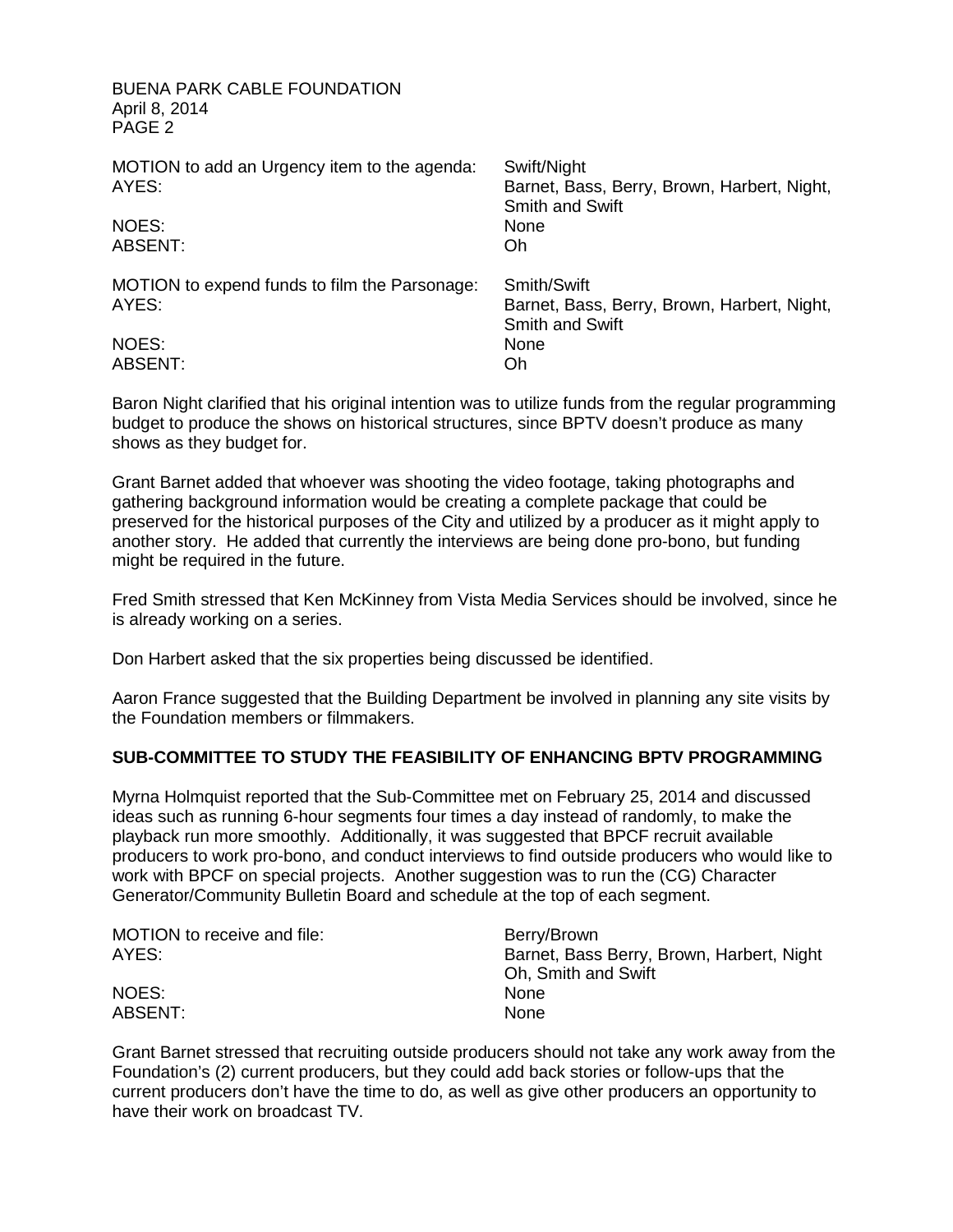#### BUENA PARK CABLE FOUNDATION April 8, 2014 PAGE 3

#### **SCHOLARSHIP UPDATE**

Myrna Holmquist reported that the Foundation received four applications, three of which met the minimum qualifications. Interviews were held by the interview panel (Bass, Night & Swift) with Marcy Guevara, Mandolin Ortiz and Brittany Soto, who are all previous BPCF Scholarship recipients.

Beth Smith reviewed the goals and attributes of each of the candidates, and added that the committee wanted to recommend all three candidates.

In response to a question from Jim Bass, Director Swift clarified that there are no restrictions in the BPCF Scholarship application excluding graduate students from applying. She noted that the application could be modified if the members wanted to change the requirements.

Myrna Holmquist announced that the presentations would be made at the City Council meeting April 22, 2014.

It was the consensus of the members present, to accept the recommendation of the three candidates to receive scholarships.

#### **NEW BUSINESS**

#### **BUDGET PREPARATION**

Steve Berry, Grant Barnet and Don Harbert volunteered to serve on the Budget Sub-Committee.

#### **A/V UPGRADES PROPOSAL**

Aaron France reported that the City had received two proposals to upgrade the equipment in the Council Chambers. He asked if the BPCF would be willing to share the cost with the City for needed upgrades. He added that the projector and screen are already in the process of being replaced.

Members directed Aaron France to come back at the next BPCF meeting with a written report on the proposals, including a cost analysis and specifications on the upgrades versus replacements, including the black box in the control room.

#### **CITY GOVERNMENT ACCESS REPORT**

Myrna Holmquist reported that programming currently running on BPTV includes a promo for the upcoming Children's Art Festival, Buena Park Today featuring the First Time Homebuyer and Improvement Program, drought awareness information, Coyote education information, Crime Watch, the Buena Park Library Show, the Topping-off event at The Source, the All-City Track Meet, Spring Eggstravagnaza, GRIP Soccer Camp, Children's Arts Festival and the Good Friday Service at Good Shepherd Lutheran Church.

Myrna mentioned that Carlos Franco, a previous Buena Park Scholarship recipient, would be working as an on-air talent for BPTV.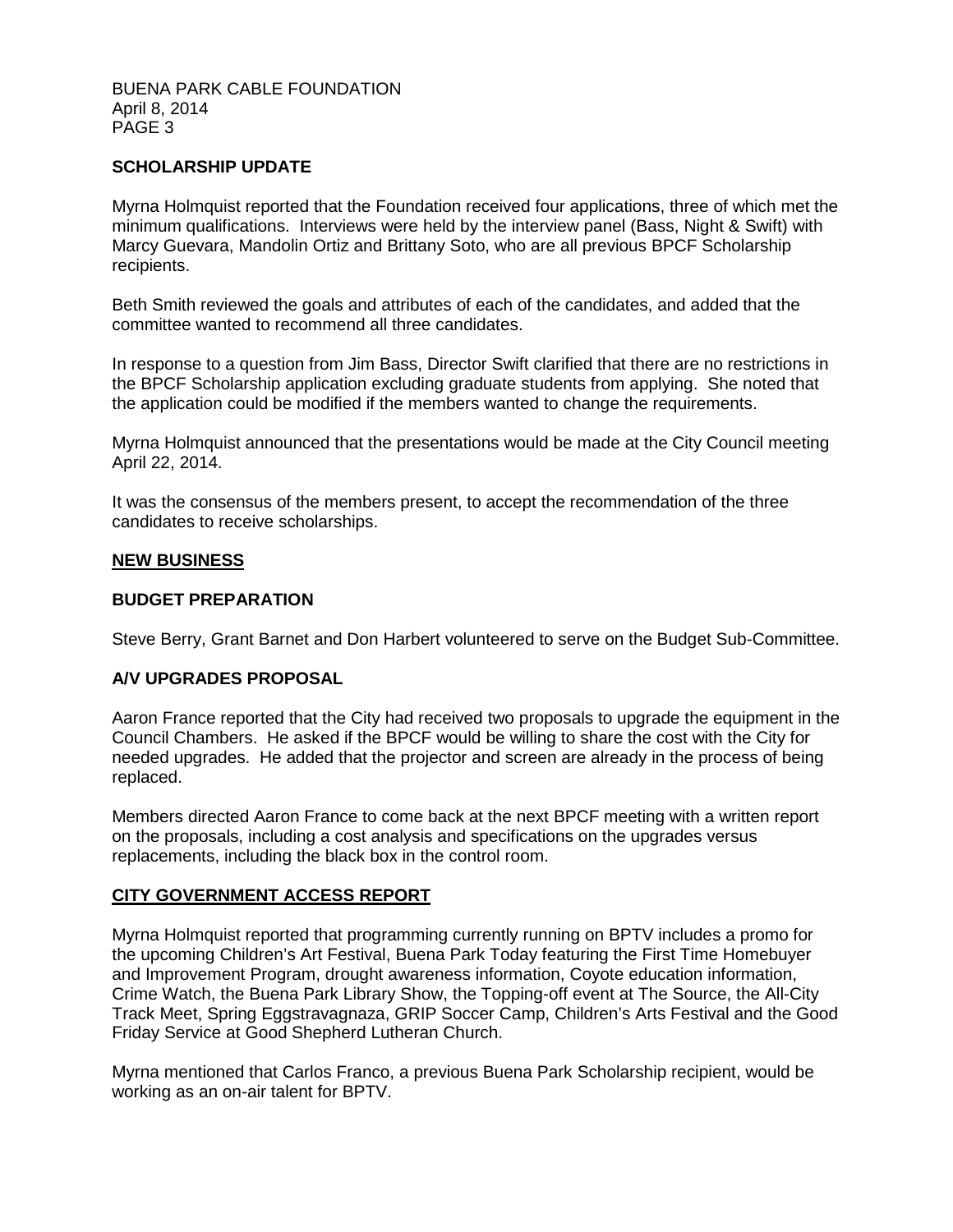BUENA PARK CABLE FOUNDATION April 8, 2014 PAGE 4

#### **PUBLIC COMMENTS (Non-agenda Items):**

There were no public comments.

#### **ANNOUNCEMENTS:**

In response to Jim Bass's concerns about overgrown easements attracting coyotes, Aaron France reported that Southern California Edison had been very responsive about maintaining their easements several times a year. He noted that the nurseries within the easements were also contributing to the problem.

#### **ADJOURNMENT:**

There being no further business, the meeting was adjourned at 3:46 p.m. The next meeting is scheduled for May 13, 2014 at 3:00 p.m.

#### **ATTEST:**

Marsha Cook, Exec. Asst. Art Brown, President

\_\_\_\_\_\_\_\_\_\_\_\_\_\_\_\_\_\_\_\_\_\_\_\_\_\_\_\_\_ \_\_\_\_\_\_\_\_\_\_\_\_\_\_\_\_\_\_\_\_\_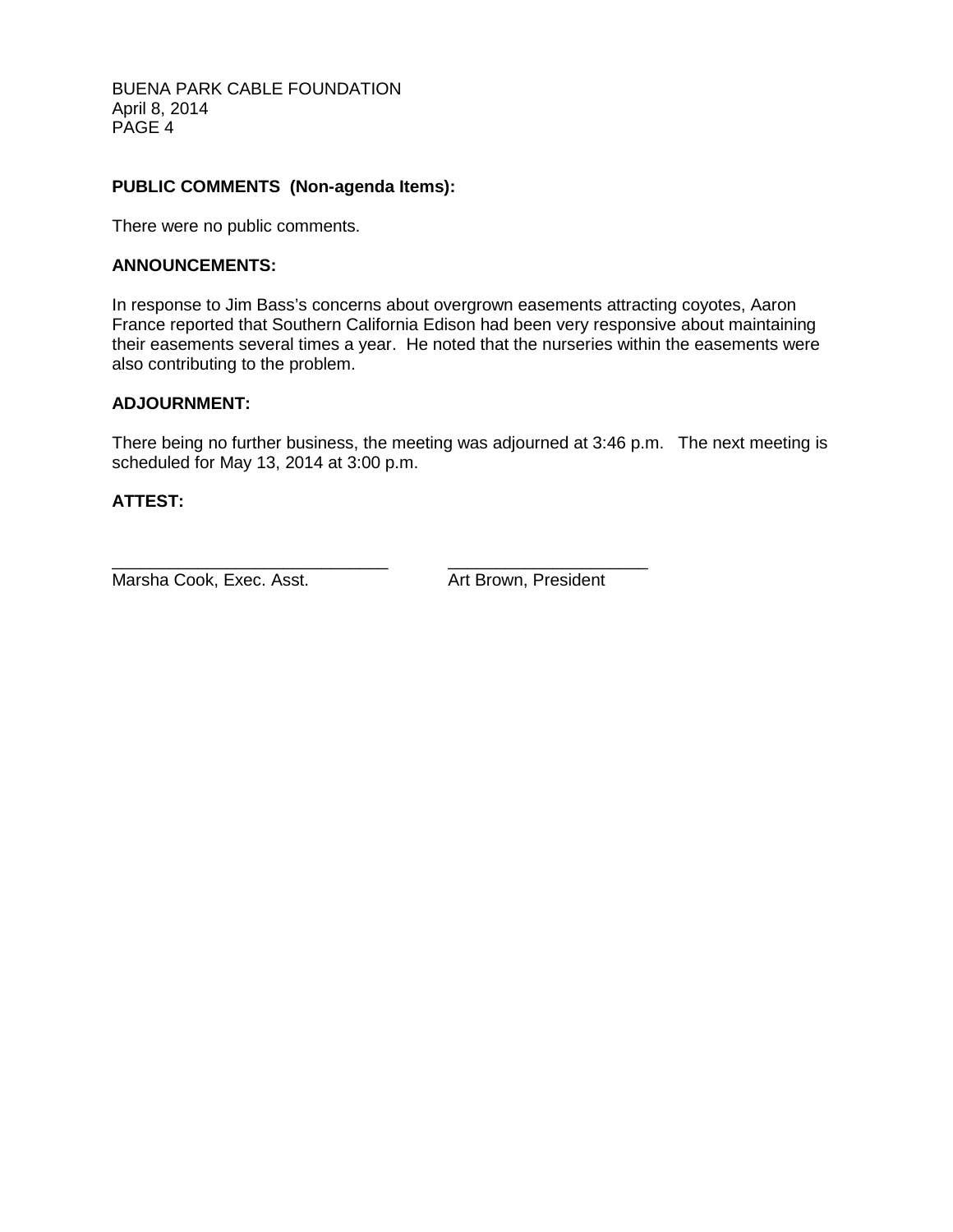# **THE BUENA PARK CABLE FOUNDATION**

6650 BEACH BOULEVARD & BUENA PARK & CALIFORNIA \* 90621 \* 714-562-3558

May 20, 2014

Cable Foundation Members:

Recently staff has encountered a few issues with the equipment in the council chambers. For the past few months, a buzzing sound has been noticeable in the council chambers. After bringing in a contractor to research the issue, the technician was able to identify one of the two original feedback exterminators as the source of the buzzing. That same night, staff was preparing for the council meeting broadcast when the switcher that controls and toggles between all four camera views suddenly stopped working. As a result, the council meeting was only recorded on one camera and was only viewable to the live audience. The meeting is not available on to online viewers via Granicus, nor were we able to digitally record for subsequent playback on BPTV. Finally, the City Council and City Manager have all at one time or another voiced concerns about the clarity of the image on the dais monitors. The clarity is not very good and staff has been looking to upgrade the monitors and digital presenter (projector) for quite some time. Given the other items needed to be purchased, staff priced new touch panel monitors that fold down and out of the way like the current ones, as well as a new digital presenter (projector).

Staff has moved forward with purchase orders to procure the new equipment with the City general fund monies. The public works department does have an account for facilities maintenance and funds were available for this purpose. However, staff believes it is fair to ask the Cable Foundation Members if the Cable Foundation would be willing to share in the cost of these replacements/upgrades.

Attached are three separate purchase orders for these upgrades. The total cost for these upgrades are \$19,051.51. Staff will answer any questions the Cable Foundation Members have at the upcoming meeting.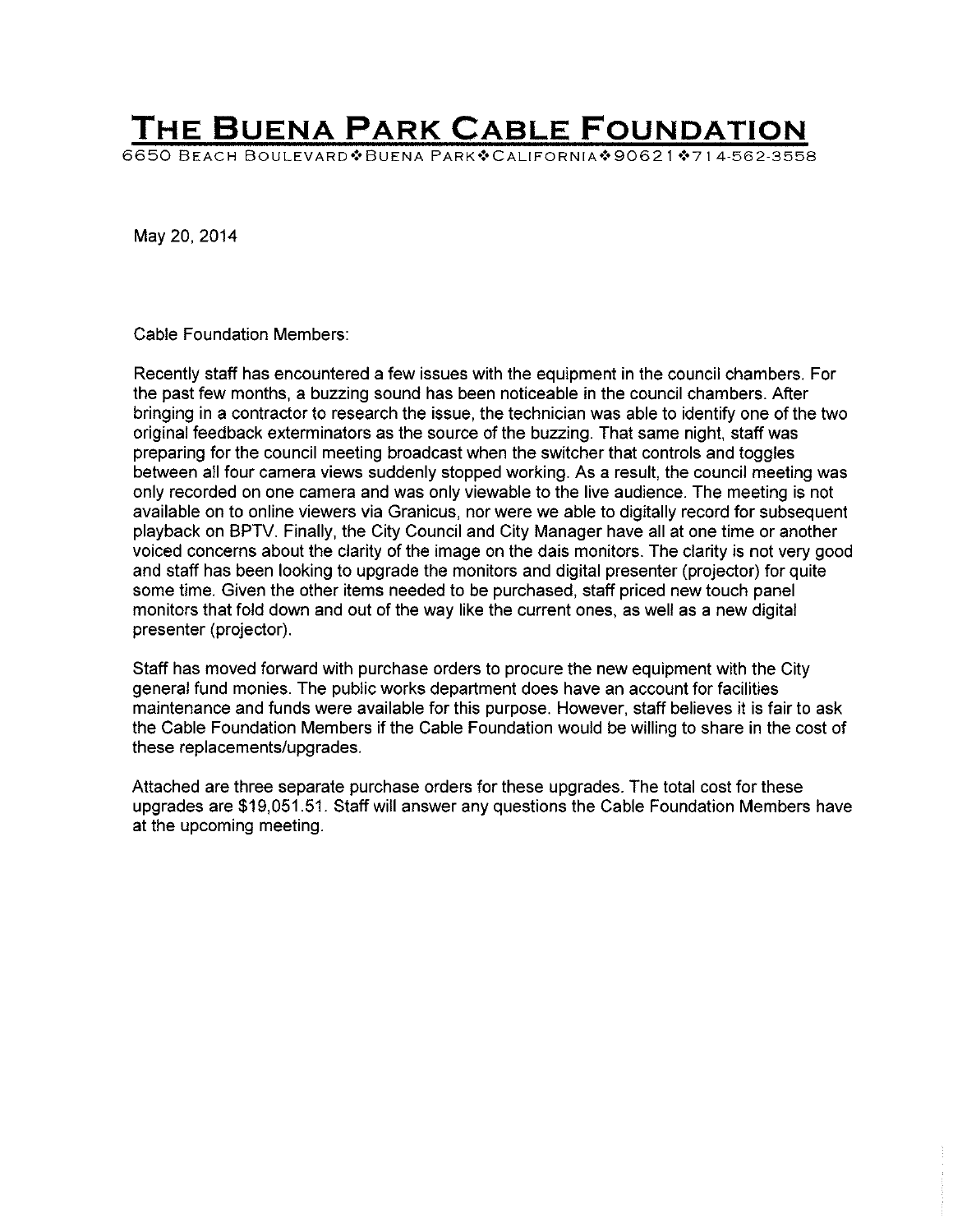CONFIRM:

### **CITY OF BUENA PARK**

| r.<br>٠ |
|---------|
| ۰<br>ι, |

6650 BEACH BLVD. BUENA PARK, CA 90620

PURCHASING DIVISION Voice: (714) 562-3741 Fax: (714) 562-3772 BILLING INSTRUCTIONS:<br>INVOICES MUST BE IN TRIPLICATE<br>MAIL TO: CITY OF BUENA PARK PURCHASING The PO-number must appear on all<br>F.O. BOX 5009, BUENA PARK, CA 90622-5009 Packages, Invoices and Correspondence

PAGE NO. 1

 $\overline{N}$ 

BLANKET:

 $\overline{N}$ 

TIME IS OF THE ESSENCE ON THIS ORDER

| 00009351<br>COMPVIEW INC.<br>N<br>10650 HUMBOLT STREET<br>D | ◡<br>SEE BODY OF PURCHASE ORDER |  |
|-------------------------------------------------------------|---------------------------------|--|
| LOS ALAMITOS CA 90720<br>$\circ$<br>R                       | ATTN: D. BRODOWSKI              |  |

|              |                    |                |                |           |                                                           | ORDER DATE: 05/14/14  BUYER: CMO - CABLE FOUNDATION                                                                                                                                                                                                                        |              | REQ. NO.: R141361             | REQ. DATE:         |           |
|--------------|--------------------|----------------|----------------|-----------|-----------------------------------------------------------|----------------------------------------------------------------------------------------------------------------------------------------------------------------------------------------------------------------------------------------------------------------------------|--------------|-------------------------------|--------------------|-----------|
|              | TERMS: NET 30 DAYS |                |                | $F.O.B$ : |                                                           |                                                                                                                                                                                                                                                                            |              | DESC: COUNCIL CHAMBER REPAIRS |                    |           |
| <b>ITEMP</b> | QUANTITY           | <b>UOM</b>     |                |           |                                                           | <b>DESCRIPTION</b>                                                                                                                                                                                                                                                         |              | UNIT PRICE                    |                    | EXTENSION |
|              |                    |                |                |           | (SEE ATTACHED);<br>PRIOR TO JOB START;<br>ATTN: BRAD BECK | REF. ESTIMATE NO. LA4143, DATED 5/12/14;<br>CURRENT CERTIFICATES OF INSURANCE<br>WITH SIGNED ENDORSEMENT NAMING<br>THE CITY OF BUENA PARK AS ADDITIONAL<br>INSURED WITH 30-DAY CANCELLATION<br>NOTICE MUST BE ON FILE WITH CITY<br>EMAILED TO: BBECK@COMPVIEW.COM, 5/14/14 |              |                               |                    |           |
| 01<br>有法     |                    |                | (SEE ATTACHED) |           |                                                           | 1.00 LOT COUNCIL CHAMBER REPAIRS PER<br>ESTIMATE NO. LA4142, DATED 5/12/14                                                                                                                                                                                                 |              | 1143.7300                     |                    | 1, 143.73 |
| <b>ITEM#</b> |                    | <b>ACCOUNT</b> |                |           |                                                           | <b>AMOUNT</b>                                                                                                                                                                                                                                                              | PROJECT CODE | PAGE TOTAL \$                 |                    | 1,143.73  |
|              | 170670             |                |                | 6240      |                                                           |                                                                                                                                                                                                                                                                            |              | <b>TOTAL</b>                  | \$                 | 1,143.73  |
|              |                    |                |                |           |                                                           | 1, 143.73                                                                                                                                                                                                                                                                  |              |                               | PORCHASING MANAGER |           |

IMPORTANT INSTRUCTIONS: ORDER MUST BE FILLED EXACTLY AS SPECIFIED. NO EXCEPTIONS OR OR SUBSTITUTIONS ACCEPTED<br>WITHOUT APPROVAL OF PURCHASING MANAGER. ALL PURCHASES ARE SUBJECT TO THE CONDITIONS HEREON AND ON THE REVERSE<br>HE

-1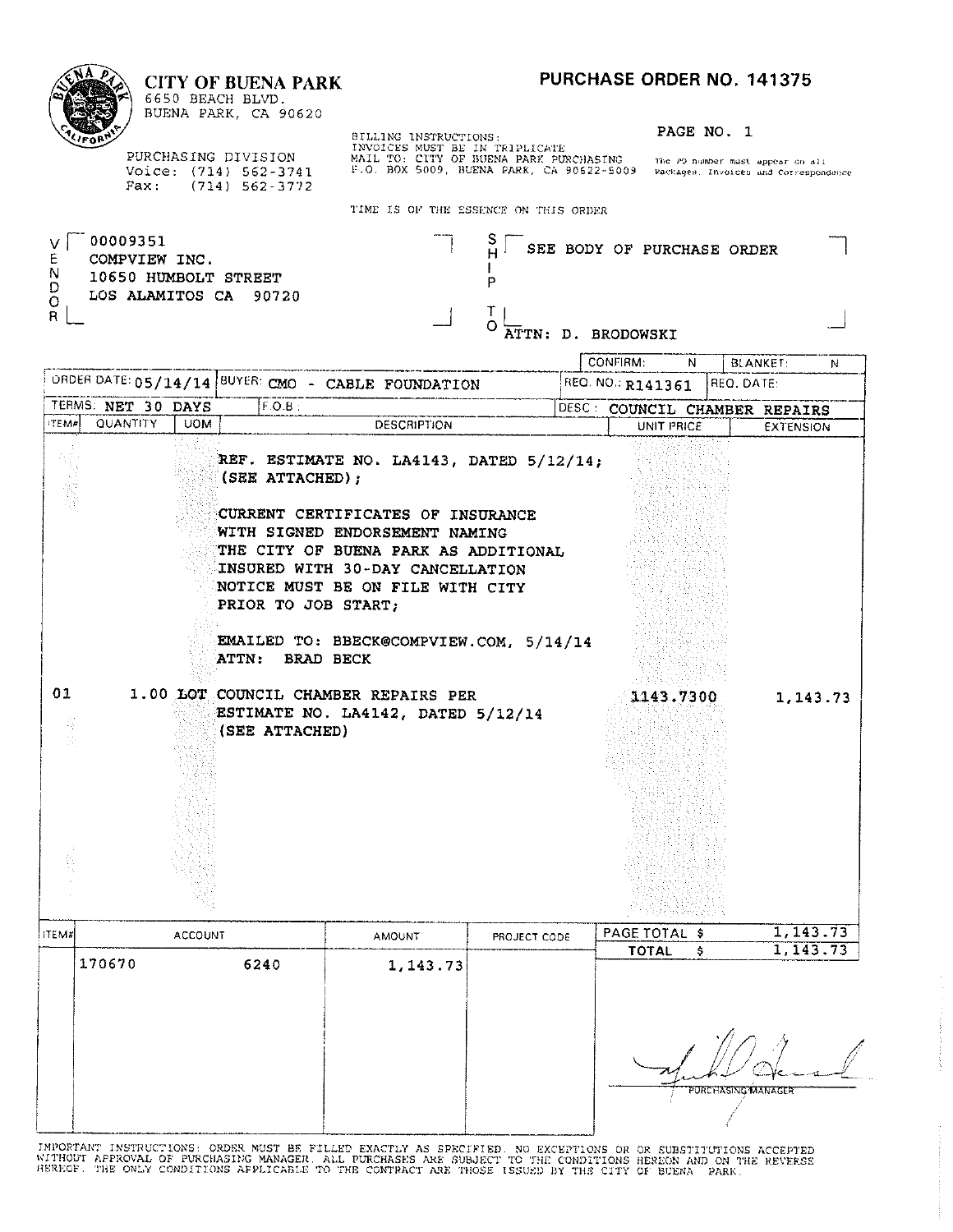| <b>ZCompliew</b><br>AUDIO VIDEO SOLUTIONS & SUPPORT<br>Company: City of Buena Park<br>Address: 6955 Aragon Circle<br>City/State/Zip: Buena Park, CA 90620<br>Primary Contact Name: Doug Brodoski<br>Phone: 714.562.3652<br>E-mail: dbrodowski@buenapark.com<br>ON SITE VISIT FROM COMPVIEW TECHNICIAN TO TROUBLE SHOOT. RESEARCH, AND DETERMINE IF THERE IS A FIXIREPAIR NEEDED TO RESOLVE THE FOLLOWING<br>ISSUE(S): Remove and replace the existing Shure Feedback Exterminator (Model #DFR11EQ) with a new unit. (Model# DFR22). | QTY<br>$\mathbf{1}$ | Registered and Bonded<br>Oregon CCB #134110<br>Washington COMPVI*015DT<br>California C-7 #778555<br>Minnesota License # CC01101<br>P, O, H<br>CC#<br>Exp Date<br><b>CCVN#</b><br>Auth. Code<br>Name/Card<br>Manufacturer | Project # | Description<br>See Bill of Materials | LA4143 Service<br>T&M                                                                          | Payment Terms Net 20<br>Filled out by:<br>Date filled out 05/12/14<br>Completion date<br><b>Estimated by</b><br>Account Executive. Brad Beck<br>Price | ś                                                                          | 10650 Humboll Street<br>Los Alamitos CA 90720<br>562 430 9500<br>Fax: 562.430.1002<br>www.compview.com<br>Amount |
|-------------------------------------------------------------------------------------------------------------------------------------------------------------------------------------------------------------------------------------------------------------------------------------------------------------------------------------------------------------------------------------------------------------------------------------------------------------------------------------------------------------------------------------|---------------------|--------------------------------------------------------------------------------------------------------------------------------------------------------------------------------------------------------------------------|-----------|--------------------------------------|------------------------------------------------------------------------------------------------|-------------------------------------------------------------------------------------------------------------------------------------------------------|----------------------------------------------------------------------------|------------------------------------------------------------------------------------------------------------------|
|                                                                                                                                                                                                                                                                                                                                                                                                                                                                                                                                     |                     |                                                                                                                                                                                                                          |           |                                      |                                                                                                |                                                                                                                                                       |                                                                            |                                                                                                                  |
|                                                                                                                                                                                                                                                                                                                                                                                                                                                                                                                                     |                     |                                                                                                                                                                                                                          |           |                                      |                                                                                                |                                                                                                                                                       |                                                                            |                                                                                                                  |
|                                                                                                                                                                                                                                                                                                                                                                                                                                                                                                                                     |                     |                                                                                                                                                                                                                          |           |                                      |                                                                                                |                                                                                                                                                       |                                                                            |                                                                                                                  |
|                                                                                                                                                                                                                                                                                                                                                                                                                                                                                                                                     |                     |                                                                                                                                                                                                                          |           |                                      |                                                                                                |                                                                                                                                                       |                                                                            |                                                                                                                  |
|                                                                                                                                                                                                                                                                                                                                                                                                                                                                                                                                     |                     |                                                                                                                                                                                                                          |           |                                      |                                                                                                |                                                                                                                                                       |                                                                            |                                                                                                                  |
|                                                                                                                                                                                                                                                                                                                                                                                                                                                                                                                                     |                     |                                                                                                                                                                                                                          |           |                                      |                                                                                                |                                                                                                                                                       |                                                                            |                                                                                                                  |
|                                                                                                                                                                                                                                                                                                                                                                                                                                                                                                                                     |                     |                                                                                                                                                                                                                          |           |                                      |                                                                                                |                                                                                                                                                       |                                                                            |                                                                                                                  |
|                                                                                                                                                                                                                                                                                                                                                                                                                                                                                                                                     |                     |                                                                                                                                                                                                                          |           |                                      |                                                                                                |                                                                                                                                                       |                                                                            |                                                                                                                  |
|                                                                                                                                                                                                                                                                                                                                                                                                                                                                                                                                     |                     |                                                                                                                                                                                                                          |           |                                      |                                                                                                |                                                                                                                                                       |                                                                            |                                                                                                                  |
|                                                                                                                                                                                                                                                                                                                                                                                                                                                                                                                                     |                     |                                                                                                                                                                                                                          |           |                                      |                                                                                                |                                                                                                                                                       |                                                                            |                                                                                                                  |
|                                                                                                                                                                                                                                                                                                                                                                                                                                                                                                                                     |                     |                                                                                                                                                                                                                          |           |                                      |                                                                                                |                                                                                                                                                       |                                                                            |                                                                                                                  |
|                                                                                                                                                                                                                                                                                                                                                                                                                                                                                                                                     |                     |                                                                                                                                                                                                                          |           |                                      |                                                                                                |                                                                                                                                                       |                                                                            |                                                                                                                  |
|                                                                                                                                                                                                                                                                                                                                                                                                                                                                                                                                     |                     |                                                                                                                                                                                                                          |           |                                      |                                                                                                |                                                                                                                                                       |                                                                            |                                                                                                                  |
|                                                                                                                                                                                                                                                                                                                                                                                                                                                                                                                                     |                     |                                                                                                                                                                                                                          |           |                                      |                                                                                                |                                                                                                                                                       |                                                                            |                                                                                                                  |
|                                                                                                                                                                                                                                                                                                                                                                                                                                                                                                                                     |                     |                                                                                                                                                                                                                          |           |                                      |                                                                                                |                                                                                                                                                       |                                                                            |                                                                                                                  |
|                                                                                                                                                                                                                                                                                                                                                                                                                                                                                                                                     |                     |                                                                                                                                                                                                                          |           |                                      |                                                                                                |                                                                                                                                                       |                                                                            | 648.73                                                                                                           |
|                                                                                                                                                                                                                                                                                                                                                                                                                                                                                                                                     |                     |                                                                                                                                                                                                                          |           |                                      |                                                                                                |                                                                                                                                                       |                                                                            |                                                                                                                  |
|                                                                                                                                                                                                                                                                                                                                                                                                                                                                                                                                     |                     |                                                                                                                                                                                                                          |           |                                      |                                                                                                |                                                                                                                                                       |                                                                            |                                                                                                                  |
|                                                                                                                                                                                                                                                                                                                                                                                                                                                                                                                                     | $\mathbf{1}$        | Compview                                                                                                                                                                                                                 |           | Ground                               |                                                                                                |                                                                                                                                                       |                                                                            | included                                                                                                         |
|                                                                                                                                                                                                                                                                                                                                                                                                                                                                                                                                     | $\mathbf{1}$        | Compview                                                                                                                                                                                                                 |           | See above for work description       |                                                                                                |                                                                                                                                                       | Ś                                                                          | 495.00                                                                                                           |
|                                                                                                                                                                                                                                                                                                                                                                                                                                                                                                                                     | $\mathbf 1$         | Compview                                                                                                                                                                                                                 |           |                                      |                                                                                                |                                                                                                                                                       | Ś                                                                          | 34.55                                                                                                            |
|                                                                                                                                                                                                                                                                                                                                                                                                                                                                                                                                     |                     |                                                                                                                                                                                                                          |           |                                      |                                                                                                |                                                                                                                                                       |                                                                            |                                                                                                                  |
|                                                                                                                                                                                                                                                                                                                                                                                                                                                                                                                                     |                     |                                                                                                                                                                                                                          |           |                                      |                                                                                                |                                                                                                                                                       |                                                                            |                                                                                                                  |
|                                                                                                                                                                                                                                                                                                                                                                                                                                                                                                                                     |                     |                                                                                                                                                                                                                          |           |                                      |                                                                                                |                                                                                                                                                       |                                                                            |                                                                                                                  |
|                                                                                                                                                                                                                                                                                                                                                                                                                                                                                                                                     |                     |                                                                                                                                                                                                                          |           |                                      |                                                                                                |                                                                                                                                                       |                                                                            |                                                                                                                  |
|                                                                                                                                                                                                                                                                                                                                                                                                                                                                                                                                     |                     |                                                                                                                                                                                                                          |           |                                      |                                                                                                |                                                                                                                                                       | -S                                                                         | 648.73                                                                                                           |
|                                                                                                                                                                                                                                                                                                                                                                                                                                                                                                                                     |                     |                                                                                                                                                                                                                          |           |                                      |                                                                                                |                                                                                                                                                       |                                                                            | 495.00                                                                                                           |
|                                                                                                                                                                                                                                                                                                                                                                                                                                                                                                                                     |                     |                                                                                                                                                                                                                          |           |                                      |                                                                                                |                                                                                                                                                       |                                                                            | ä,                                                                                                               |
|                                                                                                                                                                                                                                                                                                                                                                                                                                                                                                                                     |                     |                                                                                                                                                                                                                          |           |                                      |                                                                                                |                                                                                                                                                       |                                                                            | Included                                                                                                         |
|                                                                                                                                                                                                                                                                                                                                                                                                                                                                                                                                     |                     |                                                                                                                                                                                                                          |           |                                      |                                                                                                |                                                                                                                                                       |                                                                            |                                                                                                                  |
| Client Signature                                                                                                                                                                                                                                                                                                                                                                                                                                                                                                                    |                     |                                                                                                                                                                                                                          |           |                                      |                                                                                                |                                                                                                                                                       |                                                                            |                                                                                                                  |
|                                                                                                                                                                                                                                                                                                                                                                                                                                                                                                                                     |                     |                                                                                                                                                                                                                          |           |                                      |                                                                                                |                                                                                                                                                       |                                                                            |                                                                                                                  |
|                                                                                                                                                                                                                                                                                                                                                                                                                                                                                                                                     |                     |                                                                                                                                                                                                                          |           |                                      |                                                                                                |                                                                                                                                                       |                                                                            |                                                                                                                  |
|                                                                                                                                                                                                                                                                                                                                                                                                                                                                                                                                     |                     |                                                                                                                                                                                                                          |           |                                      |                                                                                                |                                                                                                                                                       | s                                                                          | 1,143.73                                                                                                         |
|                                                                                                                                                                                                                                                                                                                                                                                                                                                                                                                                     | Client Signature    |                                                                                                                                                                                                                          |           | Date                                 | agree that the services and materials are as described herein, and agree to the payment terms. |                                                                                                                                                       | Total Material<br>Labor Minimum<br>Add't Labor<br>Shipping<br>Total Amount | s<br>\$                                                                                                          |

 $\label{eq:1} \mathcal{F}(\mathcal{F}) = \mathcal{F}(\mathcal{F}) \times \mathcal{F}(\mathcal{F}) \times \mathcal{F}(\mathcal{F}) \times \mathcal{F}(\mathcal{F}) \times \mathcal{F}(\mathcal{F})$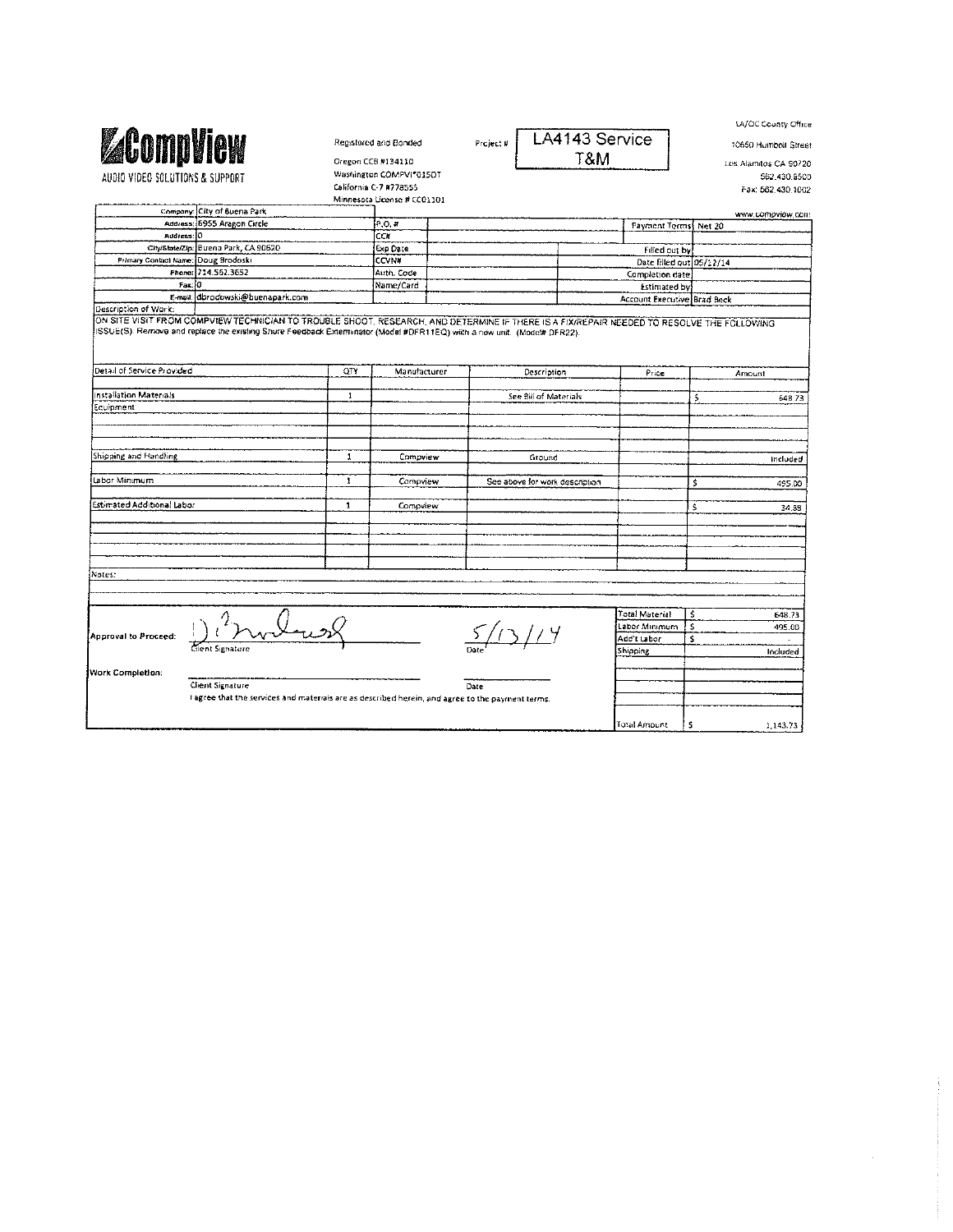#### PURCHASE ORDER NO. 141392 **CITY OF BUENA PARK** 6650 BEACH BLVD. BUENA PARK, CA 90620 BILLING INSTRUCTIONS:<br>INVOICES MUST BE IN TRIPLICATE<br>MAIL TO: CITY OF BUENA PARK PURCHASING The PO number must appear on all<br>P.O. BOX 5009, BUENA PARK, CA 90622-5009 Packages, Invoices and Correspondence PAGE NO. 1 PURCHASING DIVISION Voice: (714) 562-3741<br>Fax: (714) 562-3772 TIME IS OF THE ESSENCE ON THIS ORDER 10005807 S. SEE BODY OF PURCHASE ORDER й

T

 $\overline{P}$ 

T

O

ATTN: DOUG BRODOWSKI - AL CONFIRM:

V Ė WESTERN AUDIO VISUAL. INC N<br>D 1576 N. BATAVIA STREET ORANGE CA 92867  $\circ$  $R$ 

ORDER DATE: 05/15 TERMS: NET 30 D **ITEM# QUANTITY** 

**不是我的人。** 

 $01$ 

医精神病

|              |            |                                                                                                                                                                                                                                                                                                      | CONFIRM:<br>N.            | <b>BLANKET:</b>  | N.       |
|--------------|------------|------------------------------------------------------------------------------------------------------------------------------------------------------------------------------------------------------------------------------------------------------------------------------------------------------|---------------------------|------------------|----------|
| :05/15/14    |            | BUYER: PW - FACILITIES                                                                                                                                                                                                                                                                               | REQ. NO.: R141398         | REQ. DATE:       |          |
| r 30 DAYS    |            | F.O.B.:                                                                                                                                                                                                                                                                                              | DESC.: AV CAMERA SWITCHER |                  |          |
| <b>ITITY</b> | <b>UOM</b> | <b>DESCRIPTION</b>                                                                                                                                                                                                                                                                                   | UNIT PRICE                | <b>EXTENSION</b> |          |
|              |            | APPROVED BY CITY MANAGER 5/15/14;<br>REF. QUOTE DATED 5/15/14;<br>$(SEE \tATTACHED)$ ;<br>CURRENT CERTIFICATES OF INSURANCE<br>WITH SIGNED ENDORSEMENT NAMING<br>THE CITY OF BUENA PARK AS ADDITIONAL<br>INSURED WITH 30-DAY CANCELLATION<br>NOTICE MUST BE ON FILE WITH CITY<br>PRIOR TO JOB START: |                           |                  |          |
|              |            | EMAILED TO: HAILEYS@WAV1.COM, 5/15/14                                                                                                                                                                                                                                                                |                           |                  |          |
|              |            | 1.00 LOT AV CAMERA SWITCHER, EQUIPMENT,<br>ACCESSORIES, INSTALLTION, AND                                                                                                                                                                                                                             | 9669.2800                 |                  | 9,669.28 |

|            |        |                |               |              | - TNG 2014 BASI |                      |          |
|------------|--------|----------------|---------------|--------------|-----------------|----------------------|----------|
| $ $ items! |        | <b>ACCOUNT</b> | <b>AMOUNT</b> | PROJECT CODE | PAGE TOTAL \$   |                      | 9,669.28 |
|            | 170670 | 6240           | 9,669.28      |              | <b>TOTAL</b>    |                      | 9,669.28 |
|            |        |                |               |              |                 | "PURCHASING MANAGER" |          |

TRAINING FOR COUNCIL CHAMBERS.

PER QUOTE DATED 5/15/14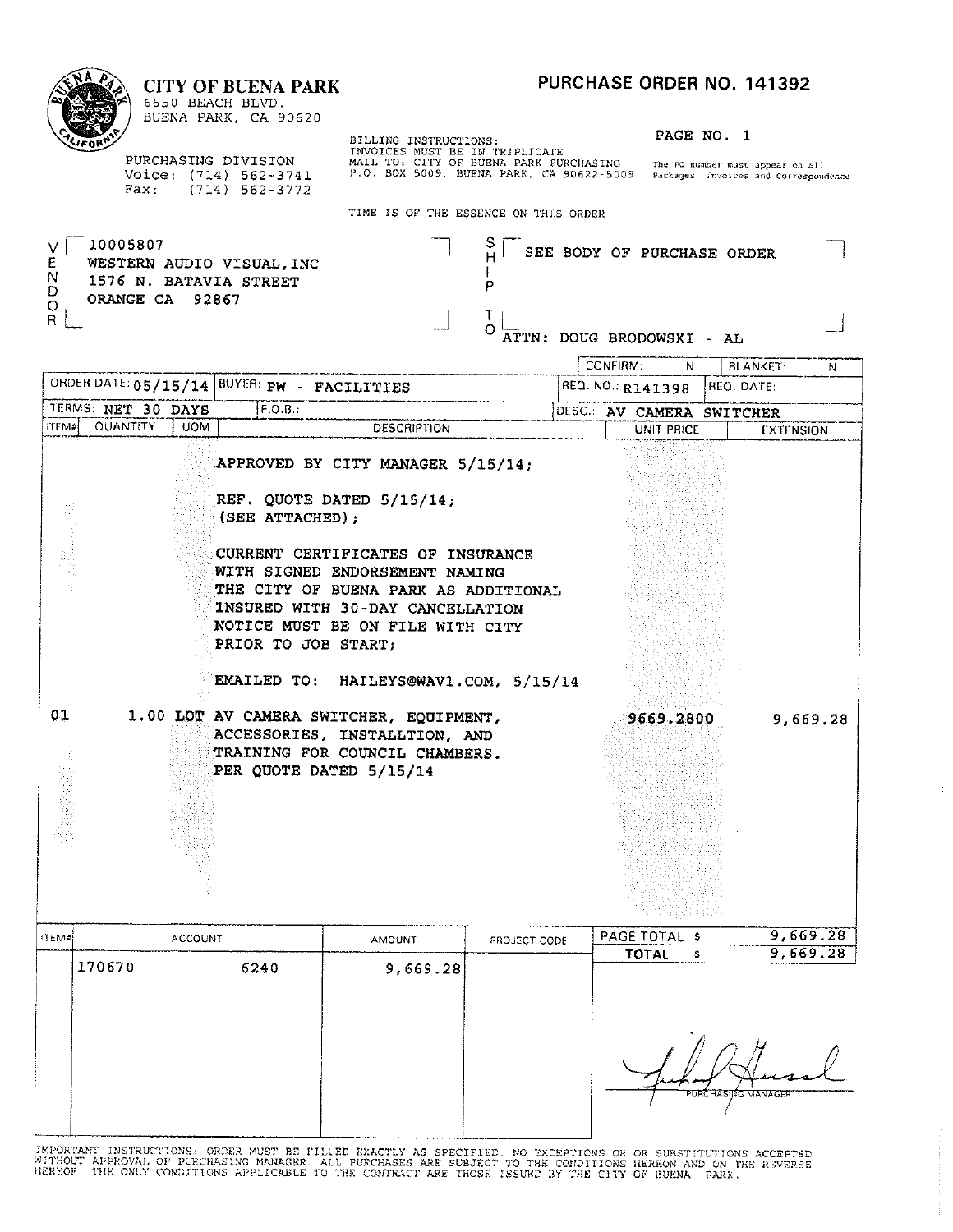

|                                 | Hailey Schellin<br>1576 N. Batavia Street<br>Orange, CA 92867<br>Phone: (949) 584-7028<br>Fax: {714} 637-7330<br>Prepared for.<br>ADDRESS: 0<br><b>FAX PHONE:</b> | COMPANY: City of Buena Park<br><b>ATTENTION: Aaron France</b><br>TELEPHONE: 714-562-3554 |                      |                                                                                                                                            |          | DATE:<br>TERMS:<br>FOB:<br><b>SALES TAX:</b><br>DELIVERY:<br>QUOTE VALID:<br><b>REVISION:</b> |             | haileys@wav1.com<br>www.wav1.com<br>May 15, 2014<br><b>NET 30</b><br>Destination<br>8.00%<br>TBD.<br>30 Days<br>А |
|---------------------------------|-------------------------------------------------------------------------------------------------------------------------------------------------------------------|------------------------------------------------------------------------------------------|----------------------|--------------------------------------------------------------------------------------------------------------------------------------------|----------|-----------------------------------------------------------------------------------------------|-------------|-------------------------------------------------------------------------------------------------------------------|
|                                 |                                                                                                                                                                   | E-MAIL: afrance@buenapark.com                                                            |                      |                                                                                                                                            |          | WAV PROJECT #:                                                                                |             | TBD                                                                                                               |
| <b>EQUIPMENT</b><br><b>Item</b> | Qty                                                                                                                                                               | Manufacturer                                                                             | Model                | Description                                                                                                                                |          | <b>PRICE</b>                                                                                  |             | <b>EXTENSION</b>                                                                                                  |
|                                 |                                                                                                                                                                   |                                                                                          |                      | <b>Broadcast System</b>                                                                                                                    |          |                                                                                               |             |                                                                                                                   |
|                                 | $\mathbf{f}$                                                                                                                                                      | BlackMagic Design                                                                        | SWATEMPS1ME4K        | ATEM 1 M/E Production Studio 4K                                                                                                            | S        | 2 425.00 \$                                                                                   |             | 2,425.00                                                                                                          |
|                                 | 5                                                                                                                                                                 | BlackMagic Design                                                                        | CONVMAAS2            | Mini Converter - Analog to SDI                                                                                                             | \$       | 290.00 \$                                                                                     |             | 1,450.00                                                                                                          |
|                                 | $\mathbf{1}$                                                                                                                                                      | BlackMagic Design                                                                        | CONVMASA4K           | Mini Converter - SDI to Analog 4K                                                                                                          | S        | 290.00 \$                                                                                     |             | 290.00                                                                                                            |
|                                 | $\overline{2}$                                                                                                                                                    | <b>Viewsonic</b>                                                                         | VP2365-LED           | 23" LED Widescreen LCD Monitor                                                                                                             | \$       | 302.00 \$                                                                                     |             | 604.00                                                                                                            |
|                                 | $\mathbf{1}$                                                                                                                                                      | Netgear                                                                                  | GS108E               | PROSAFE PLUS 8PORT GIGABIT ETHERNET<br><b>SWITCH</b>                                                                                       | \$       | 82.00 \$                                                                                      |             | 82.00                                                                                                             |
|                                 | $\pmb{\mathfrak{f}}$                                                                                                                                              |                                                                                          |                      | Owner Furnished PC (Video Switcher Control)                                                                                                |          |                                                                                               |             | O.F.E                                                                                                             |
|                                 |                                                                                                                                                                   |                                                                                          |                      | <b>Miscellaneous</b>                                                                                                                       |          |                                                                                               |             |                                                                                                                   |
|                                 | $\mathbf{1}$                                                                                                                                                      | Western AV                                                                               | LOT                  | Miscellaneous Materials and Cabling                                                                                                        | 3        | 609.00 \$                                                                                     |             | 609.00                                                                                                            |
|                                 | $\overline{\mathbf{c}}$<br>$\ddagger$                                                                                                                             | Middle Atlantic<br>Middle Atlantic                                                       | RM-LCD-PNLK<br>Misc. | 3 Space LCD Panel, Pivot/Tilt<br>Miscellaneous Rack Accessories                                                                            | \$<br>S. | 112.00 \$<br>277.00 \$                                                                        |             | 224.00<br>277.00                                                                                                  |
|                                 |                                                                                                                                                                   | <b>EQUIPMENT SUB-TOTAL</b><br>SHIPPING AND HANDLING<br>TAX                               |                      |                                                                                                                                            |          |                                                                                               | s<br>s<br>Ś | 5,961.00<br>330.00<br>503.28                                                                                      |
|                                 |                                                                                                                                                                   | <b>NON-EQUIPMENT</b>                                                                     |                      | OKDOM! 7,70670                                                                                                                             |          |                                                                                               |             |                                                                                                                   |
|                                 |                                                                                                                                                                   | Engineering, Drafting & DSP                                                              |                      |                                                                                                                                            |          |                                                                                               | \$          |                                                                                                                   |
|                                 |                                                                                                                                                                   | Control Programming                                                                      |                      |                                                                                                                                            |          |                                                                                               | \$          |                                                                                                                   |
|                                 |                                                                                                                                                                   | Project Management                                                                       |                      |                                                                                                                                            |          |                                                                                               | S           | ÷.                                                                                                                |
|                                 |                                                                                                                                                                   | Staging & Assembly                                                                       |                      |                                                                                                                                            |          |                                                                                               | \$<br>Ś     |                                                                                                                   |
|                                 |                                                                                                                                                                   | Installation & Testing                                                                   |                      |                                                                                                                                            |          |                                                                                               | s           | 2.112.00<br>352.00                                                                                                |
|                                 |                                                                                                                                                                   | Training<br>Service/Preventative Maintenance                                             |                      |                                                                                                                                            |          |                                                                                               | \$          |                                                                                                                   |
|                                 |                                                                                                                                                                   | Sub-Contract                                                                             |                      |                                                                                                                                            |          |                                                                                               | s           |                                                                                                                   |
|                                 |                                                                                                                                                                   | G & A                                                                                    |                      |                                                                                                                                            |          |                                                                                               | s           | 375.00                                                                                                            |
|                                 |                                                                                                                                                                   | Electronic Waste Recycling Fee                                                           |                      |                                                                                                                                            |          |                                                                                               | s           | 36.00                                                                                                             |
|                                 |                                                                                                                                                                   | NON-EQUIPMENT TOTALS                                                                     |                      |                                                                                                                                            |          |                                                                                               | \$          | 2,875.00                                                                                                          |
|                                 |                                                                                                                                                                   | PROPOSAL TOTAL                                                                           |                      |                                                                                                                                            |          |                                                                                               | \$          | 9,669.28                                                                                                          |
|                                 |                                                                                                                                                                   |                                                                                          |                      | Basic Warranty: The AV System is warranted against all defects of material and workmanship, as a system, as well as individual components. |          |                                                                                               |             |                                                                                                                   |

For a period of 90 Days after date of acceptance or first used. If individual manufacturers warrantly their equipment for a longer<br>for a period of 90 Days after date of acceptance or first used. If individual manufacturers

Notes:

L,

 $5/$  $15$  $L/$ DATE

AUTHORIZED SIGNATURE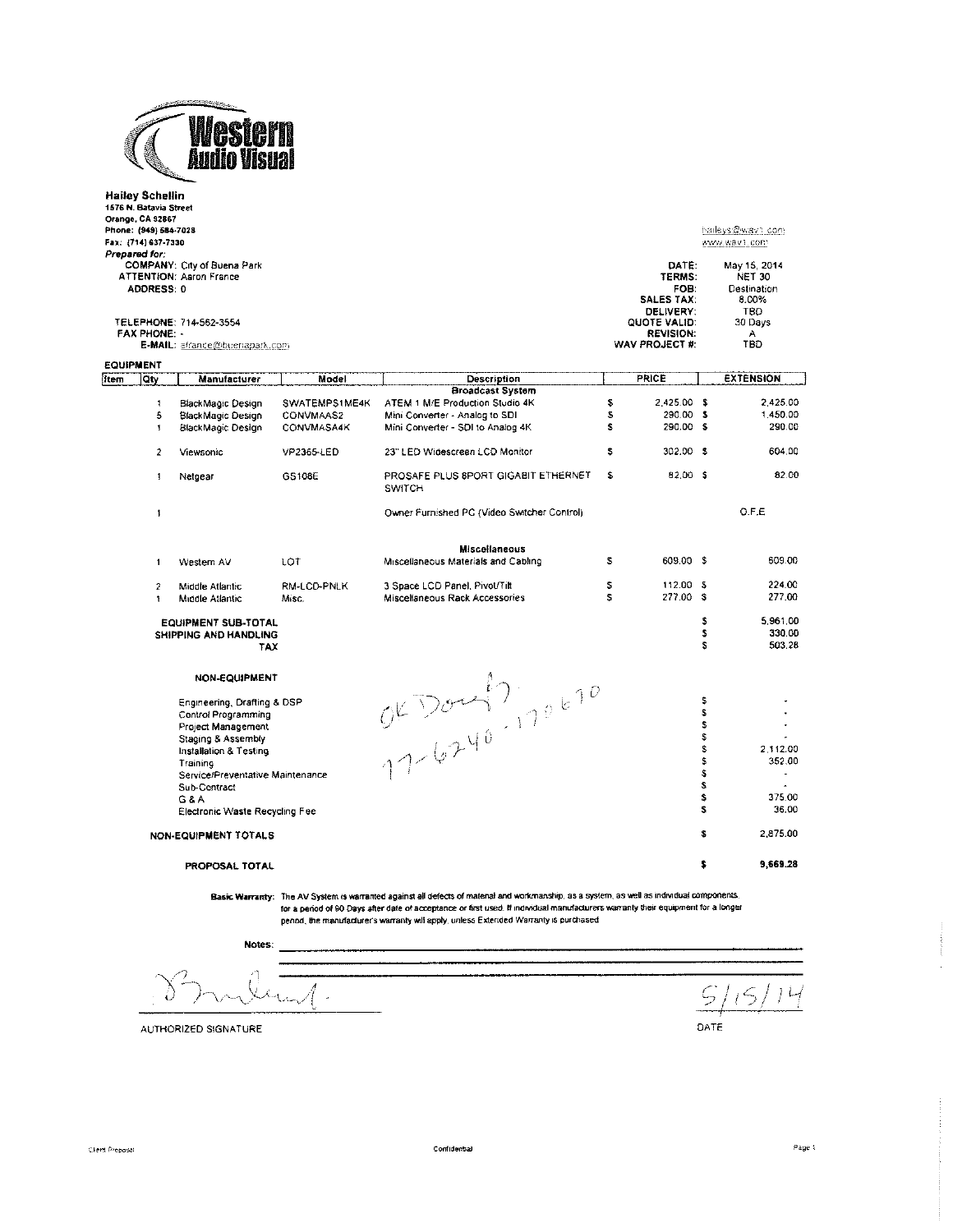#### **CITY OF BUENA PARK**



6650 BEACH BLVD. BUENA PARK, CA 90620

PURCHASING DIVISION Voice: (714) 562-3741<br>Fax: (714) 562-3772 BILLING INSTRUCTIONS:<br>INVOICES MUST BE IN TRIPLICATE<br>MAIL TO: CITY OF BUENA PARK PURCHASING The PO number must appear on all<br>P.O. BOX 5009, BUENA PARK, CA 90622-5009 Packages, Invoices and Correspondence

PAGE NO. 1

TIME IS OF THE ESSENCE ON THIS OFFICE

|                                        |                                |                |                                                     | TIME TO OF THE ESSENCE ON THIS ORDER                                                                                                                                                                                                                                                                                                                              |                   |                                                       |            |   |                                                     |          |
|----------------------------------------|--------------------------------|----------------|-----------------------------------------------------|-------------------------------------------------------------------------------------------------------------------------------------------------------------------------------------------------------------------------------------------------------------------------------------------------------------------------------------------------------------------|-------------------|-------------------------------------------------------|------------|---|-----------------------------------------------------|----------|
| v l<br>E<br>N<br>D<br>O<br>$\mathsf R$ | 10005807<br>ORANGE CA 92867    |                | WESTERN AUDIO VISUAL, INC<br>1576 N. BATAVIA STREET |                                                                                                                                                                                                                                                                                                                                                                   | Э<br>P<br>T.<br>O | SEE BODY OF PURCHASE ORDER<br>ATTN: D. BRODOWSKI - AL |            |   |                                                     |          |
|                                        |                                |                |                                                     |                                                                                                                                                                                                                                                                                                                                                                   |                   | CONFIRM:                                              | N          |   | <b>BLANKET:</b>                                     | N        |
|                                        |                                |                | ORDER DATE: 05/16/14 BUYER: PW - FACILITIES         |                                                                                                                                                                                                                                                                                                                                                                   |                   | $REQ. NO.: \Omega$                                    |            |   | REQ. DATE:                                          |          |
| ITEM#                                  | TERMS: NET 30 DAYS<br>QUANTITY | <b>UOM</b>     |                                                     | F.O.B.: DESTINATION<br><b>DESCRIPTION</b>                                                                                                                                                                                                                                                                                                                         |                   |                                                       | UNIT PRICE |   | DESC.: COUNCIL CHAMBERS REPAIRS<br><b>EXTENSION</b> |          |
|                                        |                                |                | (SEE ATTACHED);<br>PRIOR TO JOB START;<br>NOTE:     | APPROVED BY CITY MANAGER 5/16/14;<br>REF. QUOTE DATED 5/15/14;<br>CURRENT CERTIFICATES OF INSURANCE<br>WITH SIGNED ENDORSEMENT NAMING<br>THE CITY OF BUENA PARK AS ADDITIONAL<br>INSURED WITH 30-DAY CANCELLATION<br>NOTICE MUST BE ON FILE WITH CITY<br>EMAILED TO: HAILEYS@WAV1.COM, 5/16/14;<br>THIS PO REPLACES PO #141394<br>WHICH WAS CANCELLED ON 5/16/14. |                   |                                                       |            |   |                                                     |          |
| 01                                     |                                |                |                                                     | 1.00 LOT REPLACE MONITORS, DIGITAL PRESENTER,<br>EQUIPMENT, ACCESSORIES, INSTALLATION,<br>AND TRAINING FOR COUNCIL CHAMBERS,<br>PER QUOTE DATED 5/15/14.                                                                                                                                                                                                          |                   |                                                       | 8238.5000  |   |                                                     | 8,238.50 |
| ITEM#                                  |                                | <b>ACCOUNT</b> |                                                     | <b>AMOUNT</b>                                                                                                                                                                                                                                                                                                                                                     | PROJECT CODE      | PAGE TOTAL \$                                         |            |   |                                                     | 8,238.50 |
|                                        | 170670                         |                | 6240                                                | 8,238.50                                                                                                                                                                                                                                                                                                                                                          |                   |                                                       | TOTAL      | s |                                                     | 8,238.50 |
|                                        |                                |                |                                                     |                                                                                                                                                                                                                                                                                                                                                                   |                   |                                                       |            |   |                                                     |          |

| PURCHASING MANAGER |
|--------------------|
|                    |
|                    |

ţ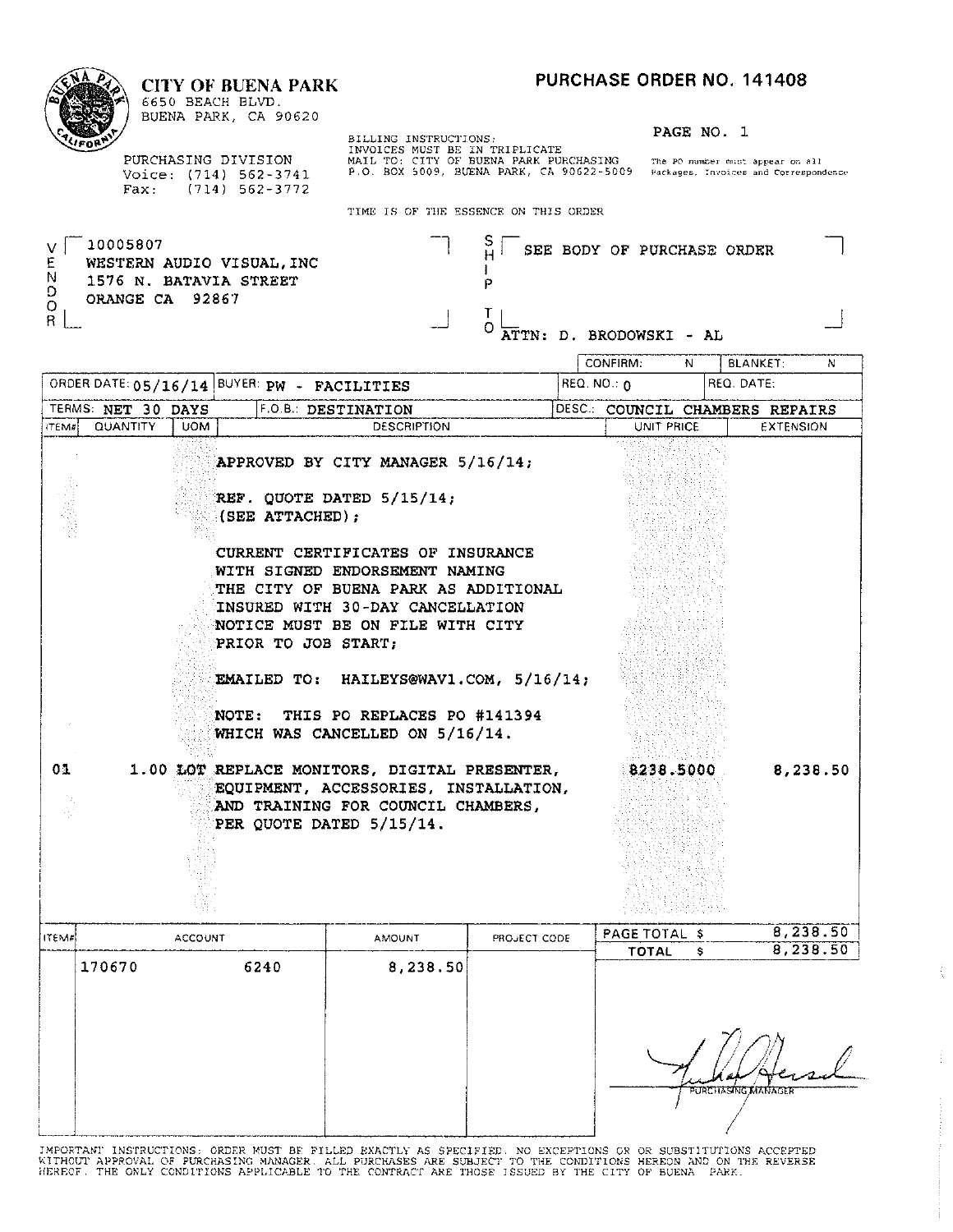

|      | <b>Hailey Schellin</b><br>1576 N. Batavia Street<br>Orange, CA 92867<br>Phone: (949) 584-7028<br>Fax: (714) 637-7330<br>Prepared for: | <b>COMPANY: City of Buena Park</b>                       |         |                                                                                                                                            |    | DATE:<br>TERMS:                                                               |          | haileys@way1.com<br>www.wav1.com<br>May 15, 2014<br>NET 30 |
|------|---------------------------------------------------------------------------------------------------------------------------------------|----------------------------------------------------------|---------|--------------------------------------------------------------------------------------------------------------------------------------------|----|-------------------------------------------------------------------------------|----------|------------------------------------------------------------|
|      | ADDRESS. 0                                                                                                                            | <b>ATTENTION: Aaron France</b>                           |         |                                                                                                                                            |    | FOB.                                                                          |          | Destination                                                |
|      | <b>FAX PHONE -</b>                                                                                                                    | TELEPHONE: 714-562-3554<br>E-MAIL: afrance@buenapark.com |         |                                                                                                                                            |    | SALES TAX:<br>DELIVERY:<br>QUOTE VALID:<br><b>REVISION:</b><br>WAV PROJECT #: |          | 8.00%<br>TBD<br>30 Days<br>А<br>TBD                        |
|      | <b>EQUIPMENT</b>                                                                                                                      |                                                          |         |                                                                                                                                            |    |                                                                               |          |                                                            |
| Item | Qty                                                                                                                                   | Manufacturer                                             | Model   | Description                                                                                                                                |    | PRICE                                                                         |          | <b>EXTENSION</b>                                           |
|      | $\overline{7}$                                                                                                                        | Viewsonic                                                | TD2240  | <b>Display System</b><br>22IN LCD MULTI TOUCH 1920X1080 3000 1<br>1080P TD2240 VGA HDMI DP 6MS                                             | \$ | 489.00 S                                                                      |          | 3.423.00                                                   |
|      |                                                                                                                                       |                                                          |         | Miscellaneous                                                                                                                              |    |                                                                               |          |                                                            |
|      | $\,$ $\,$                                                                                                                             | Samsung                                                  | SDP-960 | Digital Presenter                                                                                                                          | s  | 2,183.00 S                                                                    |          | 2,183.00                                                   |
|      | $\uparrow$                                                                                                                            | Hall Research                                            | $VS-2$  | 2x1 VGA Switcher                                                                                                                           | 2  | 177.00 \$                                                                     |          | 177.00                                                     |
|      | 1                                                                                                                                     | Western AV                                               | LOT     | Miscellaneous Materials and Cabling                                                                                                        | s  | 277.00 S                                                                      |          | 277.00                                                     |
|      |                                                                                                                                       | <b>EQUIPMENT SUB-TOTAL</b>                               |         |                                                                                                                                            |    |                                                                               | S        | 6.060.00                                                   |
|      |                                                                                                                                       | SHIPPING AND HANDLING<br>TAX                             |         |                                                                                                                                            |    |                                                                               | \$<br>Ŝ. | 302.50<br>509 00                                           |
|      |                                                                                                                                       | NON-EQUIPMENT                                            |         |                                                                                                                                            |    |                                                                               |          |                                                            |
|      |                                                                                                                                       | Engineering, Drafting & DSP                              |         |                                                                                                                                            |    |                                                                               | S        |                                                            |
|      |                                                                                                                                       | Control Programming                                      |         |                                                                                                                                            |    |                                                                               | \$       |                                                            |
|      |                                                                                                                                       | Project Management                                       |         |                                                                                                                                            |    |                                                                               | \$<br>\$ |                                                            |
|      |                                                                                                                                       | Staging & Assembly<br>Installation & Testing             |         |                                                                                                                                            |    |                                                                               | \$       | 1.056.00                                                   |
|      |                                                                                                                                       | Training                                                 |         |                                                                                                                                            |    |                                                                               | \$       |                                                            |
|      |                                                                                                                                       | Service/Preventative Maintenance                         |         |                                                                                                                                            |    |                                                                               | \$       |                                                            |
|      |                                                                                                                                       | Sub-Contract                                             |         |                                                                                                                                            |    |                                                                               | S        |                                                            |
|      |                                                                                                                                       | $G$ &A                                                   |         |                                                                                                                                            |    |                                                                               | S<br>s   | 275.00<br>36.00                                            |
|      |                                                                                                                                       | Electronic Waste Recycling Fee                           |         |                                                                                                                                            |    |                                                                               |          |                                                            |
|      |                                                                                                                                       | NON-EQUIPMENT TOTALS                                     |         |                                                                                                                                            |    |                                                                               | \$       | 1.367.00                                                   |
|      |                                                                                                                                       | PROPOSAL TOTAL                                           |         |                                                                                                                                            |    |                                                                               | s        | 8,238.50                                                   |
|      |                                                                                                                                       |                                                          |         | Basic Warranty: The AV System is warranted against all defects of material and workmanship, as a system, as well as individual components, |    |                                                                               |          |                                                            |

for a penod of 90 Days after date of acceptance or first used. If individual manufacturers warranty their equipment for a longer period the manufacturer's warranty will apply, unless Extended Warranty is purchased

Notes:

AUTHORIZED SIGNATURE

DATE

 $\overline{\phantom{a}}$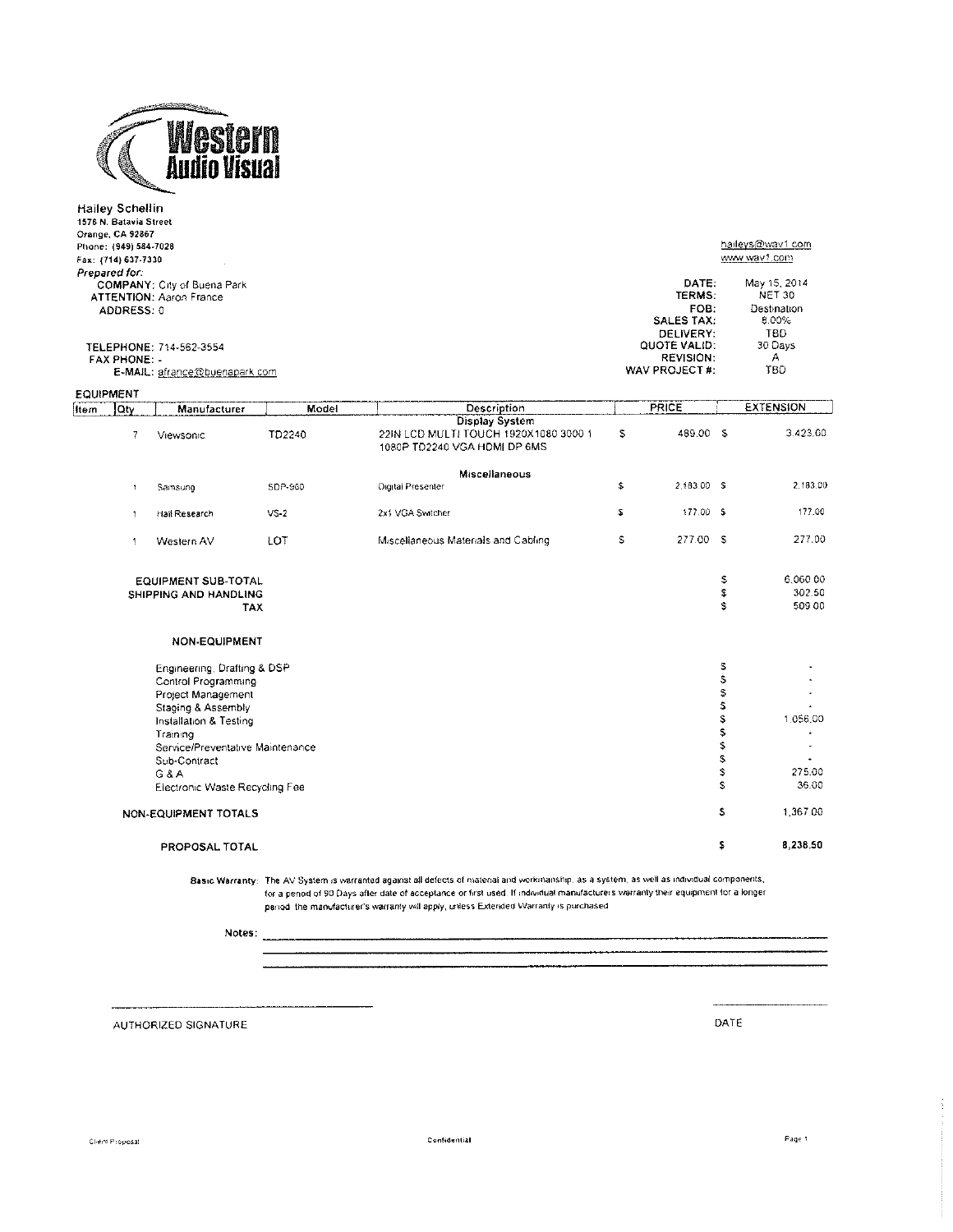#### **CITY OF BUENA PARK FOUNDATION CHECK REGISTER For FY 2013-2014**

| Date      | Vendor                  | <b>Description</b>                                                   | Invoice #     | Check# | Amount   |
|-----------|-------------------------|----------------------------------------------------------------------|---------------|--------|----------|
| 4/2/2014  | Jane Cameron            | March Crime Watch #2, April Crime Watch #1                           | B1314-0326    | 6463   | 400.00   |
| 4/2/2014  | Mark Cloud              | April Crime Watch Episode #1, City Council 03/11/14 & 03/25/14       | 9683          | 6464   | 1.060.00 |
| 4/2/2014  | Time Warner             | Cable Service for April                                              | April-14      | 6465   | 78.52    |
| 4/7/2014  | Vista Media Services    | Adopt-A-Pet Show 27 April-May 2014                                   | 323-14        | 6466   | 850.00   |
| 4/9/2014  | <b>Gretchen Morales</b> | Marketing Assistant BP TV for February and March                     | 022814-03114  | 6467   | 522.24   |
| 4/17/2014 | Art Brown               | Buena Park Cable Foundation Meeting on April 8, 2014                 | April-2014    | 6468   | 100.00   |
| 4/17/2014 | Don Harbert             | Buena Park Cable Foundation Meeting on April 8, 2014                 | April-2014    | 6469   | 100.00   |
| 4/17/2014 | Miller Oh               | Buena Park Cable Foundation Meeting on April 8, 2014                 | April-2014    | 6470   | 100.00   |
| 4/17/2014 | Fred Smith              | Buena Park Cable Foundation Meeting on April 8, 2014                 | April-2014    | 6471   | 100.00   |
| 4/17/2014 | Ana Guevara             | 2014 Communication Scholarship                                       | April-2014    | 6472   | 1,665.00 |
| 4/17/2014 | Mandolin Ortiz          | 2014 Communication Scholarship                                       | April-2014    | 6473   | 1.665.00 |
| 4/17/2014 | <b>Brittany Soto</b>    | 2014 Communication Scholarship                                       | April-2014    | 6474   | 1.665.00 |
| 4/17/2014 | Mark Cloud              | April Crime Watch Episode #2                                         | 9685          | 6475   | 700.00   |
| 4/17/2014 | Vista Media Services    | Inside BP Special Report - The Source, Relay for Life Golf Tour 2014 | 324-14/325-14 | 6476   | 1.700.00 |
| 4/17/2014 | James Bass              | Buena Park Cable Foundation Meeting on April 8, 2014                 | April-2014    | 6477   | 100.00   |

**Total For April 10,805.76**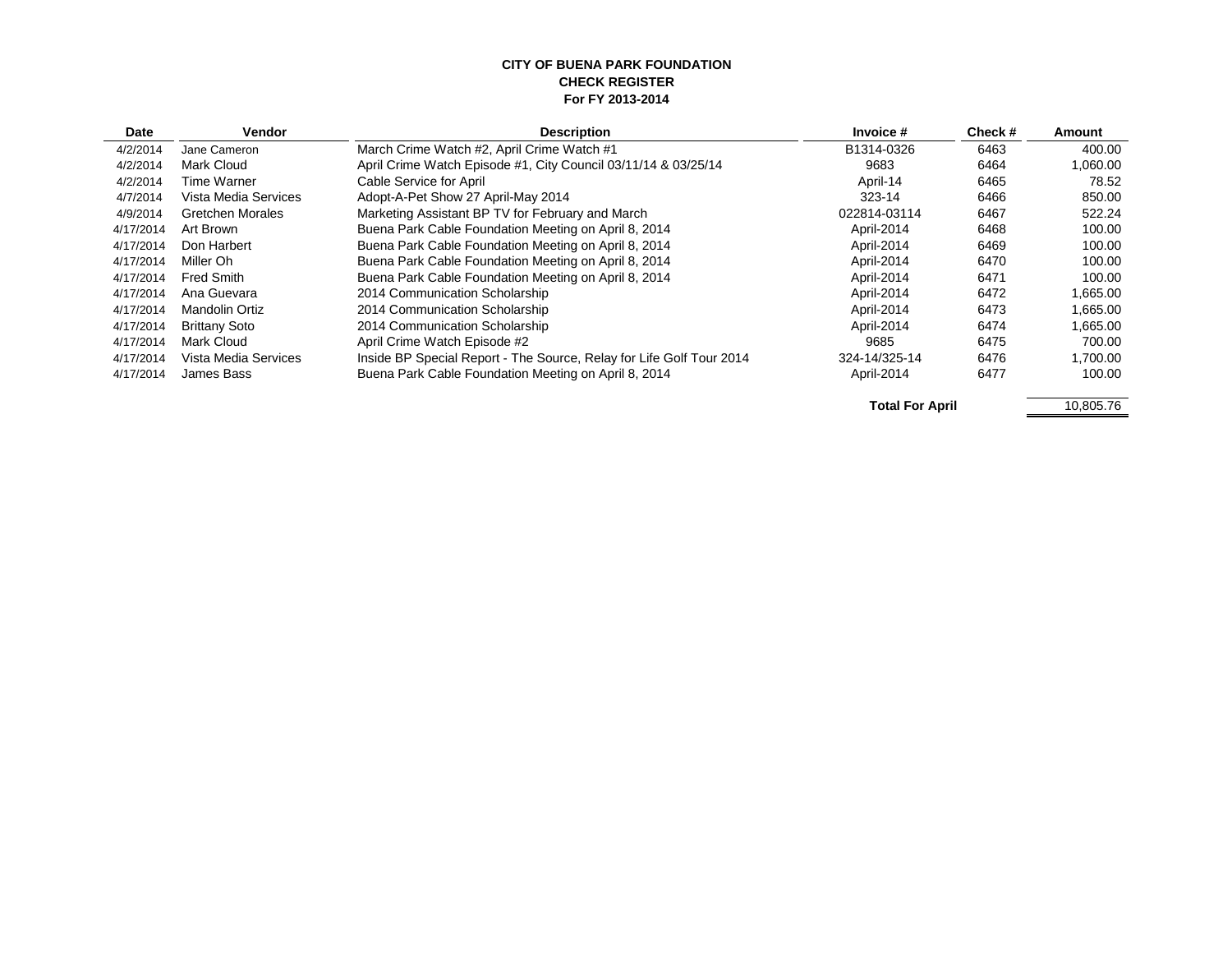#### **BUENA PARK FOUNDATION Income Statement April 30, 2014**

|                 |                                         |                 |                   | <b>Prior Year</b> |    |               |    |                          |
|-----------------|-----------------------------------------|-----------------|-------------------|-------------------|----|---------------|----|--------------------------|
|                 |                                         |                 |                   | Actual            |    | Variance-     |    | Actual                   |
|                 |                                         |                 |                   | Period Ending     |    | Favorable     |    | Period Ending            |
|                 |                                         | <b>Budget</b>   |                   | April 30, 2014    |    | (Unfavorable) |    | June 30, 2013            |
|                 |                                         |                 |                   |                   |    |               |    |                          |
| <b>REVENUES</b> |                                         |                 |                   |                   |    |               |    |                          |
|                 | 3410 Investment Income                  | \$<br>100.00    |                   | 33.56             | \$ | (66.44)       | \$ | 51.29                    |
|                 | 3900 Miscellaneous Revenue              |                 |                   |                   |    |               |    |                          |
|                 | 3951 Contribution from Time Warner/AT&T | 110,000.00      |                   | 52,049.84         |    | (57, 950.16)  |    | 112,634.08               |
|                 |                                         |                 |                   |                   |    |               |    |                          |
|                 | <b>Total Revenues</b>                   | \$110,100.00    | $\boldsymbol{\$}$ | 52,083.40         | \$ | (58,016.60)   | \$ | 112,685.37               |
|                 | <b>EXPENDITURES</b>                     |                 |                   |                   |    |               |    |                          |
|                 | 5214 Taxes and Fees                     | 100.00          |                   | 61.00             |    | 39.00         |    | 81.00                    |
|                 | 5219 Time Warner Video Services         | 1,000.00        |                   | 706.68            |    | 293.32        |    | 761.37                   |
|                 | 5220 Government Access/City             | 69,950.00       |                   | 55,715.08         |    | 14,234.92     |    | 66,323.36                |
|                 | 5221 Government Access/Council          | 6,000.00        | 3,200.00          |                   |    | 2,800.00      |    | 4,640.00                 |
|                 | 5223 Ministerial Series                 | 2,200.00        |                   |                   |    | 2,200.00      |    | 275.00                   |
|                 | 5225 Member Salaries                    | 3,000.00        |                   | 1,900.00          |    | 1,100.00      |    | 2,800.00                 |
|                 | 5227 Miscellaneous Expenses             | 1,000.00        |                   | 21.59             |    | 978.41        |    | 9.63                     |
|                 | 5230 Scholarships                       | 5,000.00        |                   | 4,995.00          |    | 5.00          |    | 5,000.00                 |
|                 | 5240 Professional Services              | 1,600.00        |                   | 1,449.00          |    | 151.00        |    | 1,540.00                 |
|                 | 5245 Accounting/Staff Services          | 13,000.00       |                   |                   |    | 13,000.00     |    | 13,000.00                |
|                 | 5250 Equipment Maintenance              | 2,000.00        |                   |                   |    | 2,000.00      |    |                          |
|                 | 5410 Stationery/Supplies                | 250.00          |                   |                   |    | 250.00        |    | 209.72                   |
|                 | 5411 Printing                           | 150.00          |                   |                   |    | 150.00        |    |                          |
|                 | 5420 Books/Dues/Subscriptions           | 200.00          |                   | 80.00             |    | 120.00        |    | 160.00                   |
|                 | 5430 Postage                            | 100.00          |                   | 49.00             |    | 51.00         |    | 81.34                    |
|                 | 5840 Capital Outlay                     | 2,000.00        |                   |                   |    | 2,000.00      |    | $\overline{\phantom{a}}$ |
|                 | <b>Total Expenditures</b>               | 107,550.00      |                   | 68,177.35         |    | 39,372.65     |    | 94,881.42                |
|                 | Revenues Over (Under) Expenditures      | 2,550.00        |                   | (16,093.95)       |    | 18,643.95     |    | 17,803.95                |
|                 | Fund Balance, Beginning of Period       | 75,327.81       |                   | 75,327.81         |    |               |    | 57,523.86                |
|                 | Fund Balance, End of Period             | 77,877.81<br>\$ | \$                | 59,233.86         | \$ | 18,643.95     |    | 75,327.81                |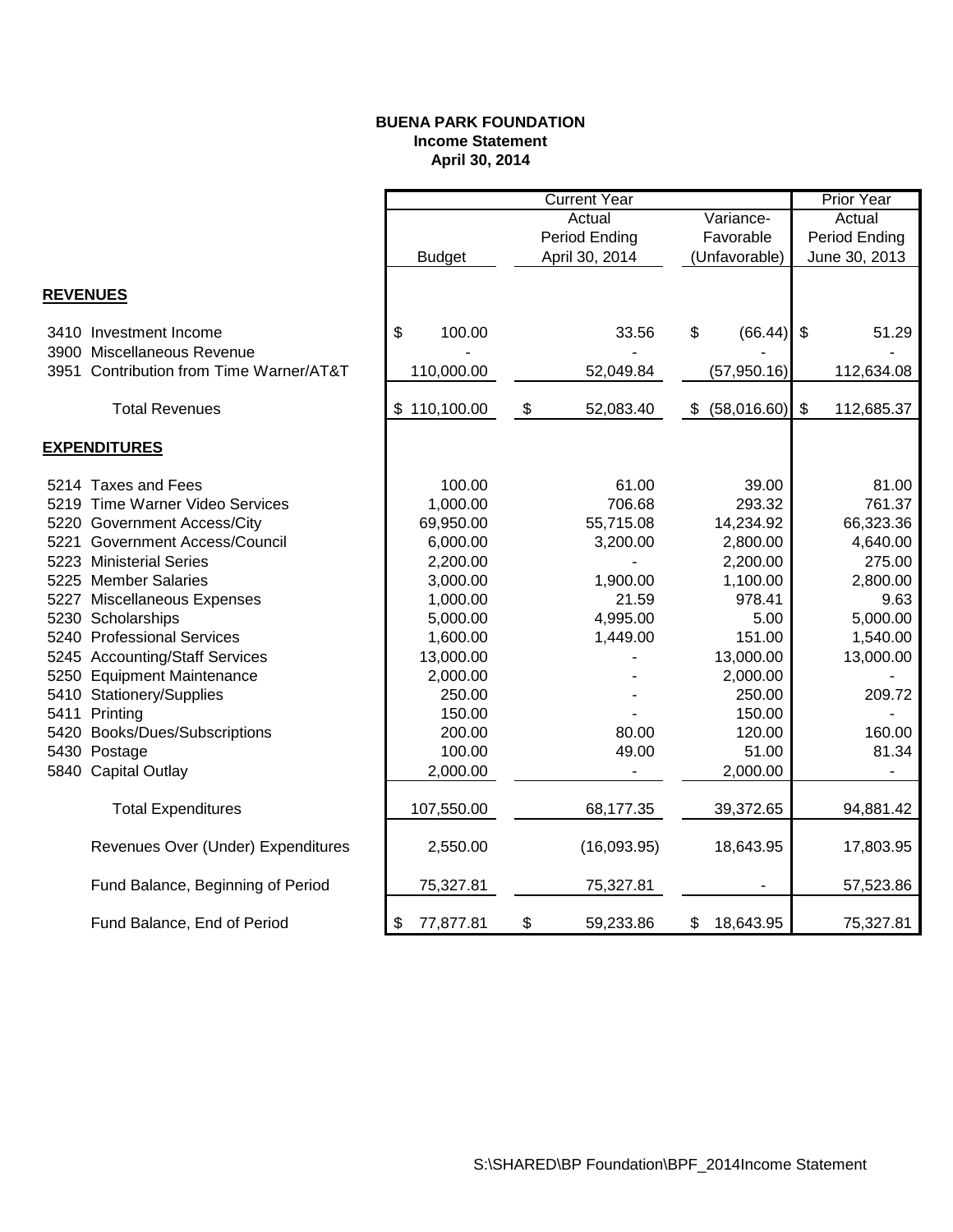CONFIRM:

### **CITY OF BUENA PARK**

| r.<br>٠ |
|---------|
| ۰<br>ι, |

6650 BEACH BLVD. BUENA PARK, CA 90620

PURCHASING DIVISION Voice: (714) 562-3741 Fax: (714) 562-3772 BILLING INSTRUCTIONS:<br>INVOICES MUST BE IN TRIPLICATE<br>MAIL TO: CITY OF BUENA PARK PURCHASING The PO-number must appear on all<br>F.O. BOX 5009, BUENA PARK, CA 90622-5009 Packages, Invoices and Correspondence

PAGE NO. 1

 $\overline{N}$ 

BLANKET:

 $\overline{N}$ 

TIME IS OF THE ESSENCE ON THIS ORDER

| 00009351<br>COMPVIEW INC.<br>N<br>10650 HUMBOLT STREET<br>D | ◡<br>SEE BODY OF PURCHASE ORDER |  |
|-------------------------------------------------------------|---------------------------------|--|
| LOS ALAMITOS CA 90720<br>$\circ$<br>R                       | ATTN: D. BRODOWSKI              |  |

|              |                    |                |                |           |                                                           | ORDER DATE: 05/14/14  BUYER: CMO - CABLE FOUNDATION                                                                                                                                                                                                                        |              | REQ. NO.: R141361             | REQ. DATE:         |           |
|--------------|--------------------|----------------|----------------|-----------|-----------------------------------------------------------|----------------------------------------------------------------------------------------------------------------------------------------------------------------------------------------------------------------------------------------------------------------------------|--------------|-------------------------------|--------------------|-----------|
|              | TERMS: NET 30 DAYS |                |                | $F.O.B$ : |                                                           |                                                                                                                                                                                                                                                                            |              | DESC: COUNCIL CHAMBER REPAIRS |                    |           |
| <b>ITEMP</b> | QUANTITY           | <b>UOM</b>     |                |           |                                                           | <b>DESCRIPTION</b>                                                                                                                                                                                                                                                         |              | UNIT PRICE                    |                    | EXTENSION |
|              |                    |                |                |           | (SEE ATTACHED);<br>PRIOR TO JOB START;<br>ATTN: BRAD BECK | REF. ESTIMATE NO. LA4143, DATED 5/12/14;<br>CURRENT CERTIFICATES OF INSURANCE<br>WITH SIGNED ENDORSEMENT NAMING<br>THE CITY OF BUENA PARK AS ADDITIONAL<br>INSURED WITH 30-DAY CANCELLATION<br>NOTICE MUST BE ON FILE WITH CITY<br>EMAILED TO: BBECK@COMPVIEW.COM, 5/14/14 |              |                               |                    |           |
| 01<br>有法     |                    |                | (SEE ATTACHED) |           |                                                           | 1.00 LOT COUNCIL CHAMBER REPAIRS PER<br>ESTIMATE NO. LA4142, DATED 5/12/14                                                                                                                                                                                                 |              | 1143.7300                     |                    | 1, 143.73 |
| <b>ITEM#</b> |                    | <b>ACCOUNT</b> |                |           |                                                           | <b>AMOUNT</b>                                                                                                                                                                                                                                                              | PROJECT CODE | PAGE TOTAL \$                 |                    | 1,143.73  |
|              | 170670             |                |                | 6240      |                                                           |                                                                                                                                                                                                                                                                            |              | <b>TOTAL</b>                  | \$                 | 1,143.73  |
|              |                    |                |                |           |                                                           | 1, 143.73                                                                                                                                                                                                                                                                  |              |                               | PORCHASING MANAGER |           |

IMPORTANT INSTRUCTIONS: ORDER MUST BE FILLED EXACTLY AS SPECIFIED. NO EXCEPTIONS OR OR SUBSTITUTIONS ACCEPTED<br>WITHOUT APPROVAL OF PURCHASING MANAGER. ALL PURCHASES ARE SUBJECT TO THE CONDITIONS HEREON AND ON THE REVERSE<br>HE

-1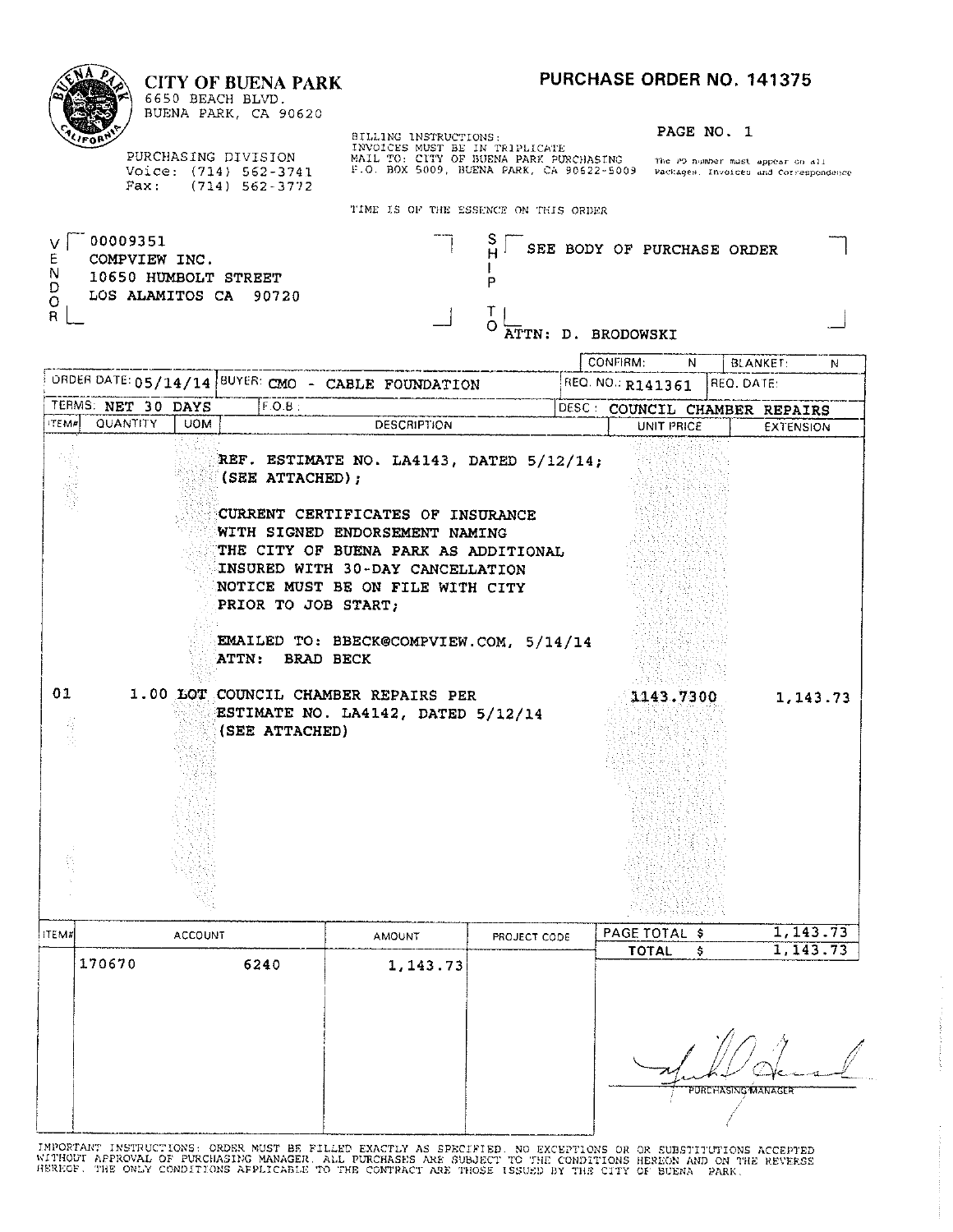| <b>ZCompliew</b><br>AUDIO VIDEO SOLUTIONS & SUPPORT<br>Company: City of Buena Park<br>Address: 6955 Aragon Circle<br>City/State/Zip: Buena Park, CA 90620<br>Primary Contact Name: Doug Brodoski<br>Phone: 714.562.3652<br>E-mail: dbrodowski@buenapark.com<br>ON SITE VISIT FROM COMPVIEW TECHNICIAN TO TROUBLE SHOOT. RESEARCH, AND DETERMINE IF THERE IS A FIXIREPAIR NEEDED TO RESOLVE THE FOLLOWING<br>ISSUE(S): Remove and replace the existing Shure Feedback Exterminator (Model #DFR11EQ) with a new unit. (Model# DFR22). | QTY<br>$\mathbf{1}$ | Registered and Bonded<br>Oregon CCB #134110<br>Washington COMPVI*015DT<br>California C-7 #778555<br>Minnesota License # CC01101<br>P, O, H<br>CC#<br>Exp Date<br><b>CCVN#</b><br>Auth. Code<br>Name/Card<br>Manufacturer | Project # | Description<br>See Bill of Materials | LA4143 Service<br>T&M                                                                          | Payment Terms Net 20<br>Filled out by:<br>Date filled out 05/12/14<br>Completion date<br><b>Estimated by</b><br>Account Executive. Brad Beck<br>Price | ś                                                                          | 10650 Humboll Street<br>Los Alamitos CA 90720<br>562 430 9500<br>Fax: 562.430.1002<br>www.compview.com<br>Amount |
|-------------------------------------------------------------------------------------------------------------------------------------------------------------------------------------------------------------------------------------------------------------------------------------------------------------------------------------------------------------------------------------------------------------------------------------------------------------------------------------------------------------------------------------|---------------------|--------------------------------------------------------------------------------------------------------------------------------------------------------------------------------------------------------------------------|-----------|--------------------------------------|------------------------------------------------------------------------------------------------|-------------------------------------------------------------------------------------------------------------------------------------------------------|----------------------------------------------------------------------------|------------------------------------------------------------------------------------------------------------------|
|                                                                                                                                                                                                                                                                                                                                                                                                                                                                                                                                     |                     |                                                                                                                                                                                                                          |           |                                      |                                                                                                |                                                                                                                                                       |                                                                            |                                                                                                                  |
|                                                                                                                                                                                                                                                                                                                                                                                                                                                                                                                                     |                     |                                                                                                                                                                                                                          |           |                                      |                                                                                                |                                                                                                                                                       |                                                                            |                                                                                                                  |
|                                                                                                                                                                                                                                                                                                                                                                                                                                                                                                                                     |                     |                                                                                                                                                                                                                          |           |                                      |                                                                                                |                                                                                                                                                       |                                                                            |                                                                                                                  |
|                                                                                                                                                                                                                                                                                                                                                                                                                                                                                                                                     |                     |                                                                                                                                                                                                                          |           |                                      |                                                                                                |                                                                                                                                                       |                                                                            |                                                                                                                  |
|                                                                                                                                                                                                                                                                                                                                                                                                                                                                                                                                     |                     |                                                                                                                                                                                                                          |           |                                      |                                                                                                |                                                                                                                                                       |                                                                            |                                                                                                                  |
|                                                                                                                                                                                                                                                                                                                                                                                                                                                                                                                                     |                     |                                                                                                                                                                                                                          |           |                                      |                                                                                                |                                                                                                                                                       |                                                                            |                                                                                                                  |
|                                                                                                                                                                                                                                                                                                                                                                                                                                                                                                                                     |                     |                                                                                                                                                                                                                          |           |                                      |                                                                                                |                                                                                                                                                       |                                                                            |                                                                                                                  |
|                                                                                                                                                                                                                                                                                                                                                                                                                                                                                                                                     |                     |                                                                                                                                                                                                                          |           |                                      |                                                                                                |                                                                                                                                                       |                                                                            |                                                                                                                  |
|                                                                                                                                                                                                                                                                                                                                                                                                                                                                                                                                     |                     |                                                                                                                                                                                                                          |           |                                      |                                                                                                |                                                                                                                                                       |                                                                            |                                                                                                                  |
|                                                                                                                                                                                                                                                                                                                                                                                                                                                                                                                                     |                     |                                                                                                                                                                                                                          |           |                                      |                                                                                                |                                                                                                                                                       |                                                                            |                                                                                                                  |
|                                                                                                                                                                                                                                                                                                                                                                                                                                                                                                                                     |                     |                                                                                                                                                                                                                          |           |                                      |                                                                                                |                                                                                                                                                       |                                                                            |                                                                                                                  |
|                                                                                                                                                                                                                                                                                                                                                                                                                                                                                                                                     |                     |                                                                                                                                                                                                                          |           |                                      |                                                                                                |                                                                                                                                                       |                                                                            |                                                                                                                  |
|                                                                                                                                                                                                                                                                                                                                                                                                                                                                                                                                     |                     |                                                                                                                                                                                                                          |           |                                      |                                                                                                |                                                                                                                                                       |                                                                            |                                                                                                                  |
|                                                                                                                                                                                                                                                                                                                                                                                                                                                                                                                                     |                     |                                                                                                                                                                                                                          |           |                                      |                                                                                                |                                                                                                                                                       |                                                                            |                                                                                                                  |
|                                                                                                                                                                                                                                                                                                                                                                                                                                                                                                                                     |                     |                                                                                                                                                                                                                          |           |                                      |                                                                                                |                                                                                                                                                       |                                                                            |                                                                                                                  |
|                                                                                                                                                                                                                                                                                                                                                                                                                                                                                                                                     |                     |                                                                                                                                                                                                                          |           |                                      |                                                                                                |                                                                                                                                                       |                                                                            | 648.73                                                                                                           |
|                                                                                                                                                                                                                                                                                                                                                                                                                                                                                                                                     |                     |                                                                                                                                                                                                                          |           |                                      |                                                                                                |                                                                                                                                                       |                                                                            |                                                                                                                  |
|                                                                                                                                                                                                                                                                                                                                                                                                                                                                                                                                     |                     |                                                                                                                                                                                                                          |           |                                      |                                                                                                |                                                                                                                                                       |                                                                            |                                                                                                                  |
|                                                                                                                                                                                                                                                                                                                                                                                                                                                                                                                                     | $\mathbf{1}$        | Compview                                                                                                                                                                                                                 |           | Ground                               |                                                                                                |                                                                                                                                                       |                                                                            | included                                                                                                         |
|                                                                                                                                                                                                                                                                                                                                                                                                                                                                                                                                     | $\mathbf{1}$        | Compview                                                                                                                                                                                                                 |           | See above for work description       |                                                                                                |                                                                                                                                                       | Ś                                                                          | 495.00                                                                                                           |
|                                                                                                                                                                                                                                                                                                                                                                                                                                                                                                                                     | $\mathbf 1$         | Compview                                                                                                                                                                                                                 |           |                                      |                                                                                                |                                                                                                                                                       | Ś                                                                          | 34.55                                                                                                            |
|                                                                                                                                                                                                                                                                                                                                                                                                                                                                                                                                     |                     |                                                                                                                                                                                                                          |           |                                      |                                                                                                |                                                                                                                                                       |                                                                            |                                                                                                                  |
|                                                                                                                                                                                                                                                                                                                                                                                                                                                                                                                                     |                     |                                                                                                                                                                                                                          |           |                                      |                                                                                                |                                                                                                                                                       |                                                                            |                                                                                                                  |
|                                                                                                                                                                                                                                                                                                                                                                                                                                                                                                                                     |                     |                                                                                                                                                                                                                          |           |                                      |                                                                                                |                                                                                                                                                       |                                                                            |                                                                                                                  |
|                                                                                                                                                                                                                                                                                                                                                                                                                                                                                                                                     |                     |                                                                                                                                                                                                                          |           |                                      |                                                                                                |                                                                                                                                                       |                                                                            |                                                                                                                  |
|                                                                                                                                                                                                                                                                                                                                                                                                                                                                                                                                     |                     |                                                                                                                                                                                                                          |           |                                      |                                                                                                |                                                                                                                                                       | -S                                                                         | 648.73                                                                                                           |
|                                                                                                                                                                                                                                                                                                                                                                                                                                                                                                                                     |                     |                                                                                                                                                                                                                          |           |                                      |                                                                                                |                                                                                                                                                       |                                                                            | 495.00                                                                                                           |
|                                                                                                                                                                                                                                                                                                                                                                                                                                                                                                                                     |                     |                                                                                                                                                                                                                          |           |                                      |                                                                                                |                                                                                                                                                       |                                                                            | ä,                                                                                                               |
|                                                                                                                                                                                                                                                                                                                                                                                                                                                                                                                                     |                     |                                                                                                                                                                                                                          |           |                                      |                                                                                                |                                                                                                                                                       |                                                                            | Included                                                                                                         |
|                                                                                                                                                                                                                                                                                                                                                                                                                                                                                                                                     |                     |                                                                                                                                                                                                                          |           |                                      |                                                                                                |                                                                                                                                                       |                                                                            |                                                                                                                  |
| Client Signature                                                                                                                                                                                                                                                                                                                                                                                                                                                                                                                    |                     |                                                                                                                                                                                                                          |           |                                      |                                                                                                |                                                                                                                                                       |                                                                            |                                                                                                                  |
|                                                                                                                                                                                                                                                                                                                                                                                                                                                                                                                                     |                     |                                                                                                                                                                                                                          |           |                                      |                                                                                                |                                                                                                                                                       |                                                                            |                                                                                                                  |
|                                                                                                                                                                                                                                                                                                                                                                                                                                                                                                                                     |                     |                                                                                                                                                                                                                          |           |                                      |                                                                                                |                                                                                                                                                       |                                                                            |                                                                                                                  |
|                                                                                                                                                                                                                                                                                                                                                                                                                                                                                                                                     |                     |                                                                                                                                                                                                                          |           |                                      |                                                                                                |                                                                                                                                                       | s                                                                          | 1,143.73                                                                                                         |
|                                                                                                                                                                                                                                                                                                                                                                                                                                                                                                                                     | Client Signature    |                                                                                                                                                                                                                          |           | Date                                 | agree that the services and materials are as described herein, and agree to the payment terms. |                                                                                                                                                       | Total Material<br>Labor Minimum<br>Add't Labor<br>Shipping<br>Total Amount | s<br>\$                                                                                                          |

 $\label{eq:1} \mathcal{F}(\mathcal{F}) = \mathcal{F}(\mathcal{F}) \times \mathcal{F}(\mathcal{F}) \times \mathcal{F}(\mathcal{F}) \times \mathcal{F}(\mathcal{F}) \times \mathcal{F}(\mathcal{F})$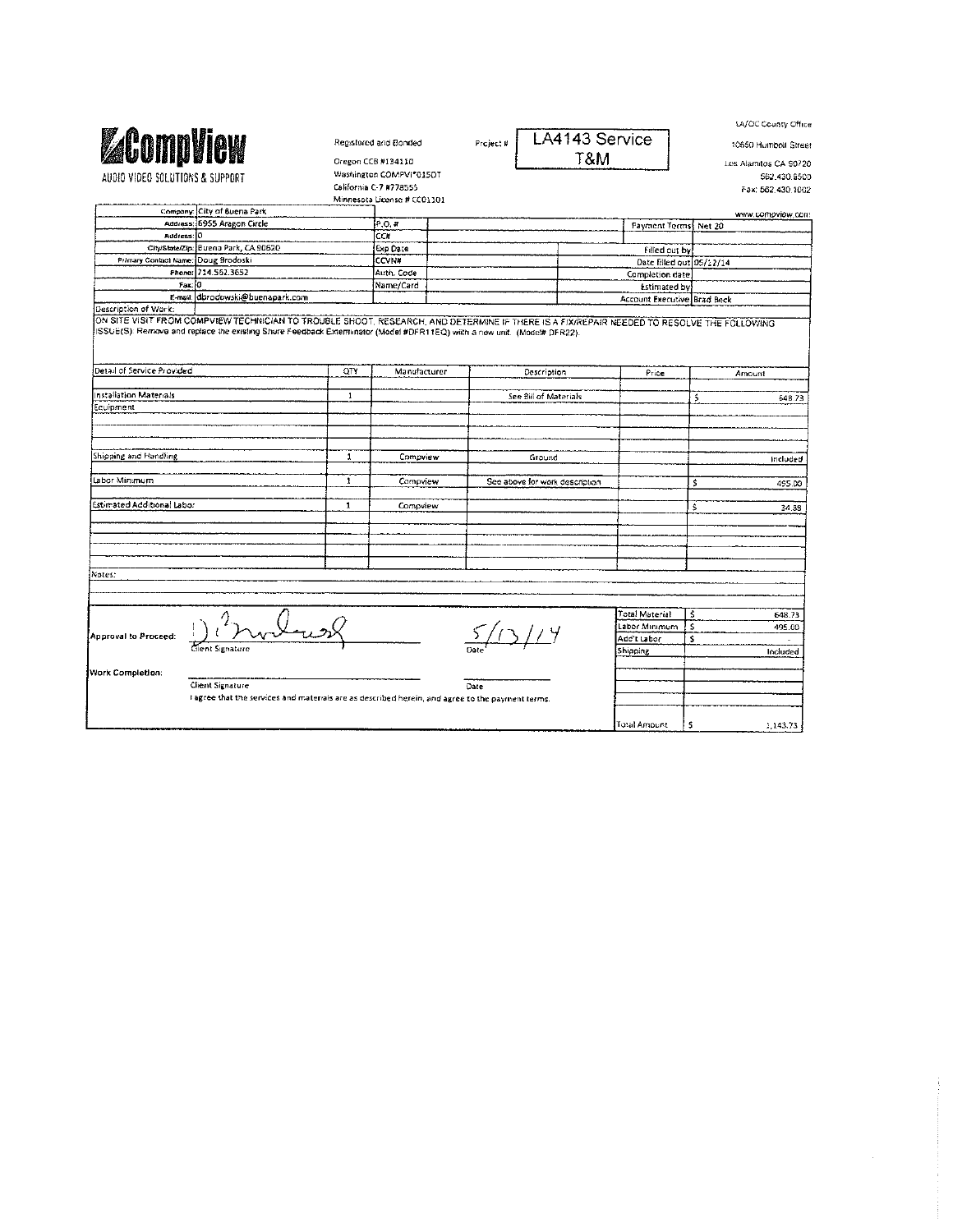#### **NA** ò PURCHASE ORDER NO. 141392 **CITY OF BUENA PARK** 6650 BEACH BLVD. BUENA PARK, CA 90620 BILLING INSTRUCTIONS: FRIPLICATE RAGE NO. 1<br>INVOICES MUST BE IN TRIPLICATE<br>MAIL TO: CITY OF BUENA PARK PURCHASING The PO number must appear on all<br>P.O. BOX 5009, BUENA PARK, CA 90622-5009 Packages, Invoices and Corresponde PAGE NO. 1 PURCHASING DIVISION Voice: (714) 562-3741<br>Fax: (714) 562-3772 TIME IS OF T  $-10005807$

 $\begin{array}{c} \begin{array}{c} \end{array} \end{array}$ 

 $\begin{array}{c} 10 \\ 0 \\ 0 \\ 0 \end{array}$ WESTERN AUDIO VISUAL, INC 1576 N. BATAVIA STREET ORANGE CA 92867  $\overline{P}_{R}$ 

| THE ESSENCE ON THIS ORDER |  |                              |  |
|---------------------------|--|------------------------------|--|
|                           |  | S SEE BODY OF PURCHASE ORDER |  |

 $\begin{array}{ccc} \n\begin{array}{ccc} \n\mathbf{J} & \n\end{array} & \n\begin{array}{ccc} \n\mathbf{J} & \n\end{array} & \n\mathbf{A} & \n\end{array}$ 

|              |                    |                |                                             |                                                                                                                                                                                                                   |              | CONFIRM: | N                         |                   | <b>BLANKET:</b><br>N |
|--------------|--------------------|----------------|---------------------------------------------|-------------------------------------------------------------------------------------------------------------------------------------------------------------------------------------------------------------------|--------------|----------|---------------------------|-------------------|----------------------|
|              |                    |                | ORDER DATE: 05/15/14 BUYER: PW - FACILITIES |                                                                                                                                                                                                                   |              |          | REQ. NO.: R141398         | REO. DATE:        |                      |
|              | TERMS: NET 30 DAYS |                | F.O.B.:                                     |                                                                                                                                                                                                                   |              |          | DESC.: AV CAMERA SWITCHER |                   |                      |
|              | ITEM# QUANTITY     | <b>UOM</b>     |                                             | <b>DESCRIPTION</b>                                                                                                                                                                                                |              |          | UNIT PRICE                |                   | <b>EXTENSION</b>     |
| 基因素数要        |                    |                | (SEE ATTACHED);                             | APPROVED BY CITY MANAGER 5/15/14;<br>REF. QUOTE DATED 5/15/14;<br>CURRENT CERTIFICATES OF INSURANCE<br>WITH SIGNED ENDORSEMENT NAMING<br>THE CITY OF BUENA PARK AS ADDITIONAL<br>INSURED WITH 30-DAY CANCELLATION |              |          |                           |                   |                      |
|              |                    |                | PRIOR TO JOB START:                         | NOTICE MUST BE ON FILE WITH CITY<br>EMAILED TO: HAILEYS@WAV1.COM, 5/15/14                                                                                                                                         |              |          |                           |                   |                      |
| 01           |                    |                |                                             | 1.00 LOT AV CAMERA SWITCHER, EQUIPMENT,<br>ACCESSORIES, INSTALLTION, AND<br>TRAINING FOR COUNCIL CHAMBERS.<br>PER QUOTE DATED 5/15/14                                                                             |              |          | 9669,2800                 |                   | 9,669.28             |
| <b>ITEM7</b> |                    | <b>ACCOUNT</b> |                                             | <b>AMOUNT</b>                                                                                                                                                                                                     | PROJECT CODE |          | PAGE TOTAL \$             |                   | 9,669.28             |
|              | 170670             |                | 6240                                        | 9,669.28                                                                                                                                                                                                          |              |          | <b>TOTAL</b><br>Ŝ.        |                   | 9,669.28             |
|              |                    |                |                                             |                                                                                                                                                                                                                   |              |          |                           | URCHASING MANAGEI |                      |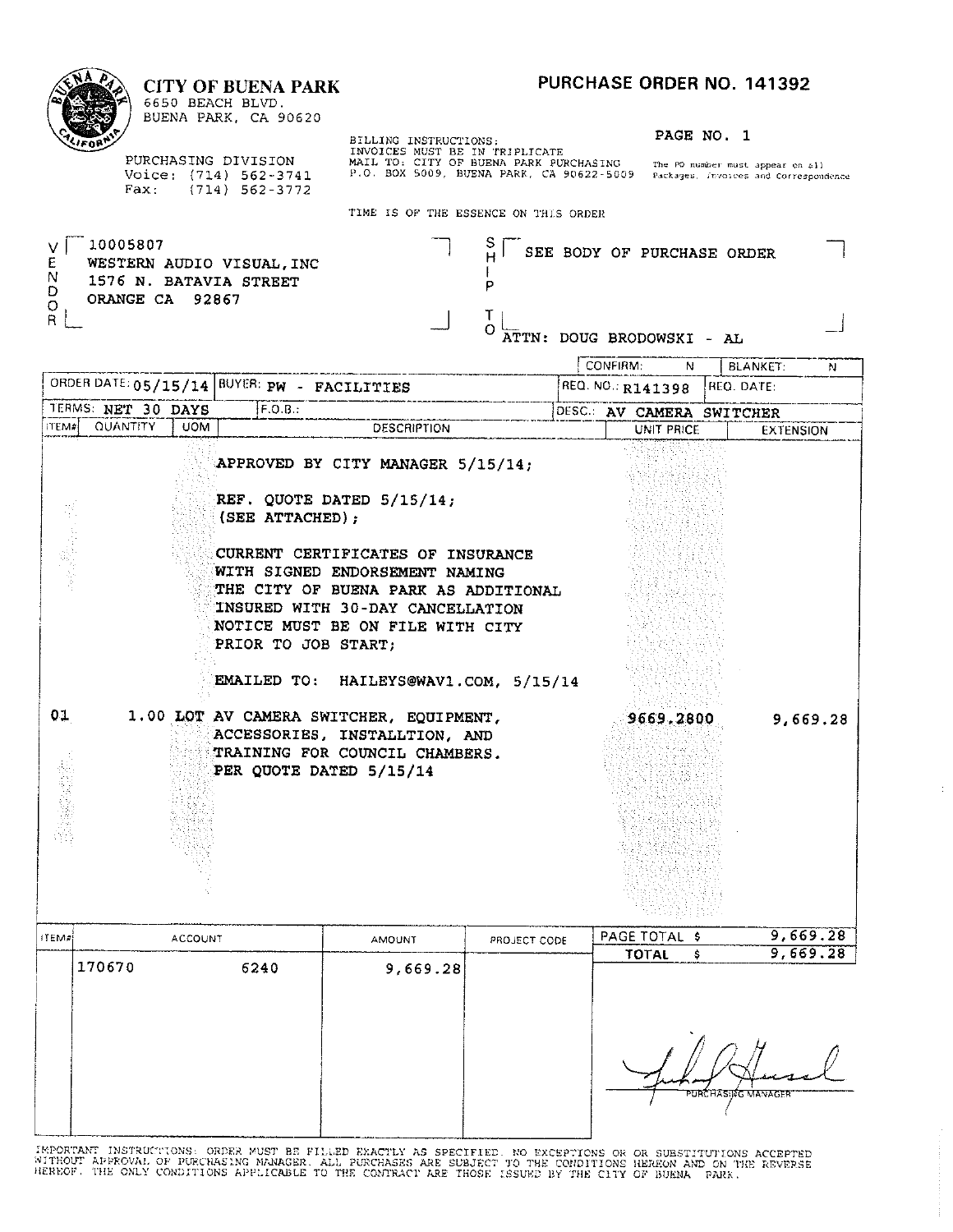

|                                 | Hailey Schellin<br>1576 N. Batavia Street<br>Orange, CA 92867<br>Phone: (949) 584-7028<br>Fax: {714} 637-7330<br>Prepared for.<br>ADDRESS: 0<br><b>FAX PHONE:</b> | COMPANY: City of Buena Park<br><b>ATTENTION: Aaron France</b><br>TELEPHONE: 714-562-3554 |                      |                                                                                                                                            |          | DATE:<br>TERMS:<br>FOB:<br><b>SALES TAX:</b><br>DELIVERY:<br>QUOTE VALID:<br><b>REVISION:</b> |             | haileys@wav1.com<br>www.wav1.com<br>May 15, 2014<br><b>NET 30</b><br>Destination<br>8.00%<br>TBD.<br>30 Days<br>А |
|---------------------------------|-------------------------------------------------------------------------------------------------------------------------------------------------------------------|------------------------------------------------------------------------------------------|----------------------|--------------------------------------------------------------------------------------------------------------------------------------------|----------|-----------------------------------------------------------------------------------------------|-------------|-------------------------------------------------------------------------------------------------------------------|
|                                 |                                                                                                                                                                   | E-MAIL: afrance@buenapark.com                                                            |                      |                                                                                                                                            |          | WAV PROJECT #:                                                                                |             | TBD                                                                                                               |
| <b>EQUIPMENT</b><br><b>Item</b> | Qty                                                                                                                                                               | Manufacturer                                                                             | Model                | Description                                                                                                                                |          | <b>PRICE</b>                                                                                  |             | <b>EXTENSION</b>                                                                                                  |
|                                 |                                                                                                                                                                   |                                                                                          |                      | <b>Broadcast System</b>                                                                                                                    |          |                                                                                               |             |                                                                                                                   |
|                                 | $\mathbf{f}$                                                                                                                                                      | BlackMagic Design                                                                        | SWATEMPS1ME4K        | ATEM 1 M/E Production Studio 4K                                                                                                            | S        | 2 425.00 \$                                                                                   |             | 2,425.00                                                                                                          |
|                                 | 5                                                                                                                                                                 | BlackMagic Design                                                                        | CONVMAAS2            | Mini Converter - Analog to SDI                                                                                                             | \$       | 290.00 \$                                                                                     |             | 1,450.00                                                                                                          |
|                                 | $\mathbf{1}$                                                                                                                                                      | BlackMagic Design                                                                        | CONVMASA4K           | Mini Converter - SDI to Analog 4K                                                                                                          | S        | 290.00 \$                                                                                     |             | 290.00                                                                                                            |
|                                 | $\overline{2}$                                                                                                                                                    | <b>Viewsonic</b>                                                                         | VP2365-LED           | 23" LED Widescreen LCD Monitor                                                                                                             | \$       | 302.00 \$                                                                                     |             | 604.00                                                                                                            |
|                                 | $\mathbf{1}$                                                                                                                                                      | Netgear                                                                                  | GS108E               | PROSAFE PLUS 8PORT GIGABIT ETHERNET<br><b>SWITCH</b>                                                                                       | \$       | 82.00 \$                                                                                      |             | 82.00                                                                                                             |
|                                 | $\pmb{\mathfrak{f}}$                                                                                                                                              |                                                                                          |                      | Owner Furnished PC (Video Switcher Control)                                                                                                |          |                                                                                               |             | O.F.E                                                                                                             |
|                                 |                                                                                                                                                                   |                                                                                          |                      | <b>Miscellaneous</b>                                                                                                                       |          |                                                                                               |             |                                                                                                                   |
|                                 | $\mathbf{1}$                                                                                                                                                      | Western AV                                                                               | LOT                  | Miscellaneous Materials and Cabling                                                                                                        | 3        | 609.00 \$                                                                                     |             | 609.00                                                                                                            |
|                                 | $\overline{\mathbf{c}}$<br>$\ddagger$                                                                                                                             | Middle Atlantic<br>Middle Atlantic                                                       | RM-LCD-PNLK<br>Misc. | 3 Space LCD Panel, Pivot/Tilt<br>Miscellaneous Rack Accessories                                                                            | \$<br>S. | 112.00 \$<br>277.00 \$                                                                        |             | 224.00<br>277.00                                                                                                  |
|                                 |                                                                                                                                                                   | <b>EQUIPMENT SUB-TOTAL</b><br>SHIPPING AND HANDLING<br>TAX                               |                      |                                                                                                                                            |          |                                                                                               | s<br>s<br>Ś | 5,961.00<br>330.00<br>503.28                                                                                      |
|                                 |                                                                                                                                                                   | <b>NON-EQUIPMENT</b>                                                                     |                      | OKDOM! 7,70670                                                                                                                             |          |                                                                                               |             |                                                                                                                   |
|                                 |                                                                                                                                                                   | Engineering, Drafting & DSP                                                              |                      |                                                                                                                                            |          |                                                                                               | \$          |                                                                                                                   |
|                                 |                                                                                                                                                                   | Control Programming                                                                      |                      |                                                                                                                                            |          |                                                                                               | \$          |                                                                                                                   |
|                                 |                                                                                                                                                                   | Project Management                                                                       |                      |                                                                                                                                            |          |                                                                                               | S           | ÷.                                                                                                                |
|                                 |                                                                                                                                                                   | Staging & Assembly                                                                       |                      |                                                                                                                                            |          |                                                                                               | \$<br>Ś     |                                                                                                                   |
|                                 |                                                                                                                                                                   | Installation & Testing                                                                   |                      |                                                                                                                                            |          |                                                                                               | s           | 2.112.00<br>352.00                                                                                                |
|                                 |                                                                                                                                                                   | Training<br>Service/Preventative Maintenance                                             |                      |                                                                                                                                            |          |                                                                                               | \$          |                                                                                                                   |
|                                 |                                                                                                                                                                   | Sub-Contract                                                                             |                      |                                                                                                                                            |          |                                                                                               | s           |                                                                                                                   |
|                                 |                                                                                                                                                                   | G & A                                                                                    |                      |                                                                                                                                            |          |                                                                                               | s           | 375.00                                                                                                            |
|                                 |                                                                                                                                                                   | Electronic Waste Recycling Fee                                                           |                      |                                                                                                                                            |          |                                                                                               | s           | 36.00                                                                                                             |
|                                 |                                                                                                                                                                   | NON-EQUIPMENT TOTALS                                                                     |                      |                                                                                                                                            |          |                                                                                               | \$          | 2,875.00                                                                                                          |
|                                 |                                                                                                                                                                   | PROPOSAL TOTAL                                                                           |                      |                                                                                                                                            |          |                                                                                               | \$          | 9,669.28                                                                                                          |
|                                 |                                                                                                                                                                   |                                                                                          |                      | Basic Warranty: The AV System is warranted against all defects of material and workmanship, as a system, as well as individual components. |          |                                                                                               |             |                                                                                                                   |

For a period of 90 Days after date of acceptance or first used. If individual manufacturers warrantly their equipment for a longer<br>for a period of 90 Days after date of acceptance or first used. If individual manufacturers

Notes:

L,

 $5/$  $15$  $L/$ DATE

AUTHORIZED SIGNATURE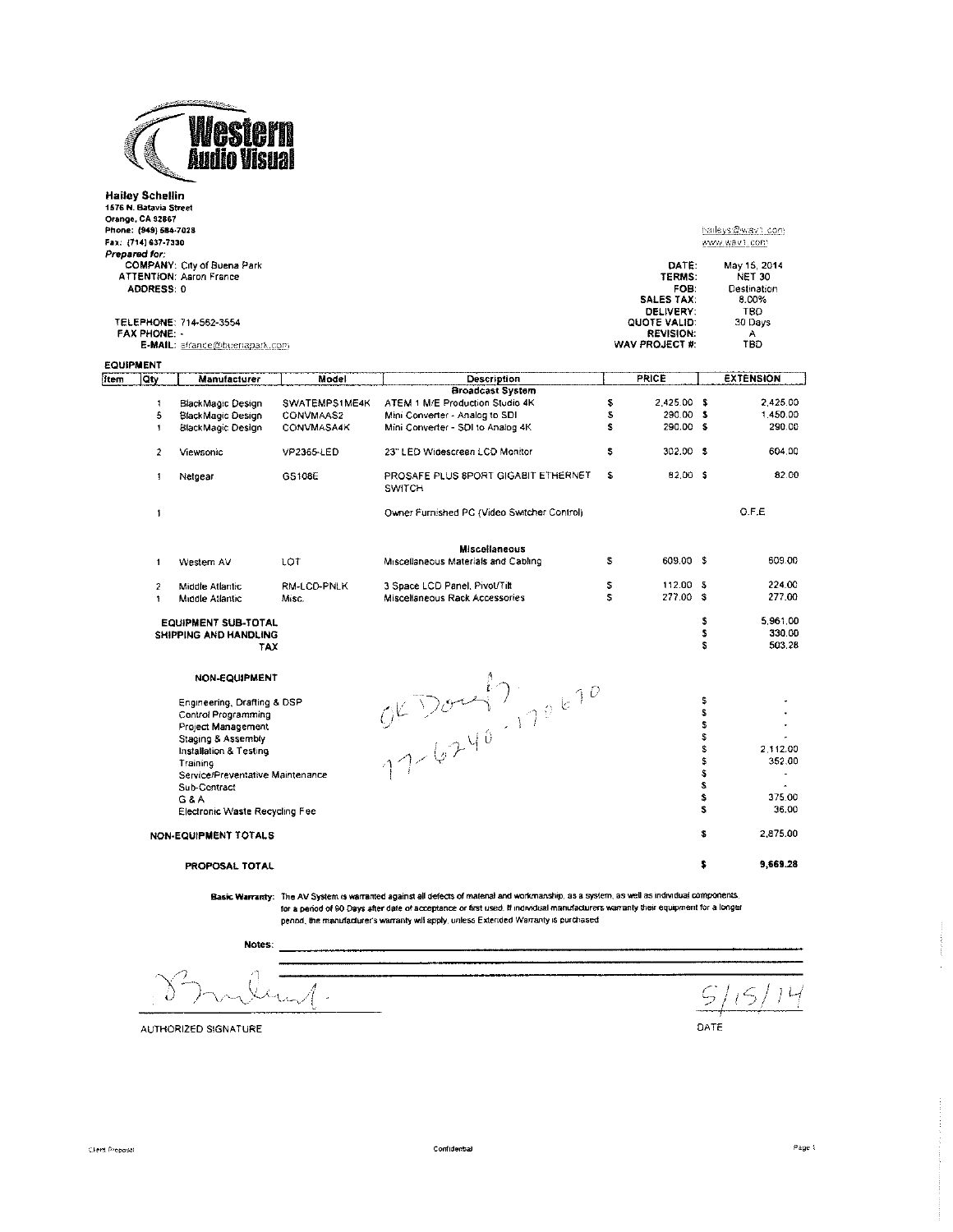#### **CITY OF BUENA PARK**



6650 BEACH BLVD. BUENA PARK, CA 90620

PURCHASING DIVISION Voice: (714) 562-3741<br>Fax: (714) 562-3772 BILLING INSTRUCTIONS:<br>INVOICES MUST BE IN TRIPLICATE<br>MAIL TO: CITY OF BUENA PARK PURCHASING The PO number must appear on all<br>P.O. BOX 5009, BUENA PARK, CA 90622-5009 Packages, Invoices and Correspondence

PAGE NO. 1

TIME IS OF THE ESSENCE ON THIS OFFICE

|                                        |                                |                |                                                     | TIME TO OF THE ESSENCE ON THIS ORDER                                                                                                                                                                                                                                                                                                                              |                   |                                                       |            |   |                                                     |          |
|----------------------------------------|--------------------------------|----------------|-----------------------------------------------------|-------------------------------------------------------------------------------------------------------------------------------------------------------------------------------------------------------------------------------------------------------------------------------------------------------------------------------------------------------------------|-------------------|-------------------------------------------------------|------------|---|-----------------------------------------------------|----------|
| v l<br>E<br>N<br>D<br>O<br>$\mathsf R$ | 10005807<br>ORANGE CA 92867    |                | WESTERN AUDIO VISUAL, INC<br>1576 N. BATAVIA STREET |                                                                                                                                                                                                                                                                                                                                                                   | Э<br>P<br>T.<br>O | SEE BODY OF PURCHASE ORDER<br>ATTN: D. BRODOWSKI - AL |            |   |                                                     |          |
|                                        |                                |                |                                                     |                                                                                                                                                                                                                                                                                                                                                                   |                   | CONFIRM:                                              | N          |   | <b>BLANKET:</b>                                     | N        |
|                                        |                                |                | ORDER DATE: 05/16/14 BUYER: PW - FACILITIES         |                                                                                                                                                                                                                                                                                                                                                                   |                   | $REQ. NO.: \Omega$                                    |            |   | REQ. DATE:                                          |          |
| ITEM#                                  | TERMS: NET 30 DAYS<br>QUANTITY | <b>UOM</b>     |                                                     | F.O.B.: DESTINATION<br><b>DESCRIPTION</b>                                                                                                                                                                                                                                                                                                                         |                   |                                                       | UNIT PRICE |   | DESC.: COUNCIL CHAMBERS REPAIRS<br><b>EXTENSION</b> |          |
|                                        |                                |                | (SEE ATTACHED);<br>PRIOR TO JOB START;<br>NOTE:     | APPROVED BY CITY MANAGER 5/16/14;<br>REF. QUOTE DATED 5/15/14;<br>CURRENT CERTIFICATES OF INSURANCE<br>WITH SIGNED ENDORSEMENT NAMING<br>THE CITY OF BUENA PARK AS ADDITIONAL<br>INSURED WITH 30-DAY CANCELLATION<br>NOTICE MUST BE ON FILE WITH CITY<br>EMAILED TO: HAILEYS@WAV1.COM, 5/16/14;<br>THIS PO REPLACES PO #141394<br>WHICH WAS CANCELLED ON 5/16/14. |                   |                                                       |            |   |                                                     |          |
| 01                                     |                                |                |                                                     | 1.00 LOT REPLACE MONITORS, DIGITAL PRESENTER,<br>EQUIPMENT, ACCESSORIES, INSTALLATION,<br>AND TRAINING FOR COUNCIL CHAMBERS,<br>PER QUOTE DATED 5/15/14.                                                                                                                                                                                                          |                   |                                                       | 8238.5000  |   |                                                     | 8,238.50 |
| ITEM#                                  |                                | <b>ACCOUNT</b> |                                                     | <b>AMOUNT</b>                                                                                                                                                                                                                                                                                                                                                     | PROJECT CODE      | PAGE TOTAL \$                                         |            |   |                                                     | 8,238.50 |
|                                        | 170670                         |                | 6240                                                | 8,238.50                                                                                                                                                                                                                                                                                                                                                          |                   |                                                       | TOTAL      | s |                                                     | 8,238.50 |
|                                        |                                |                |                                                     |                                                                                                                                                                                                                                                                                                                                                                   |                   |                                                       |            |   |                                                     |          |

| PURCHASING KIANAGER |
|---------------------|
|                     |
|                     |

ţ